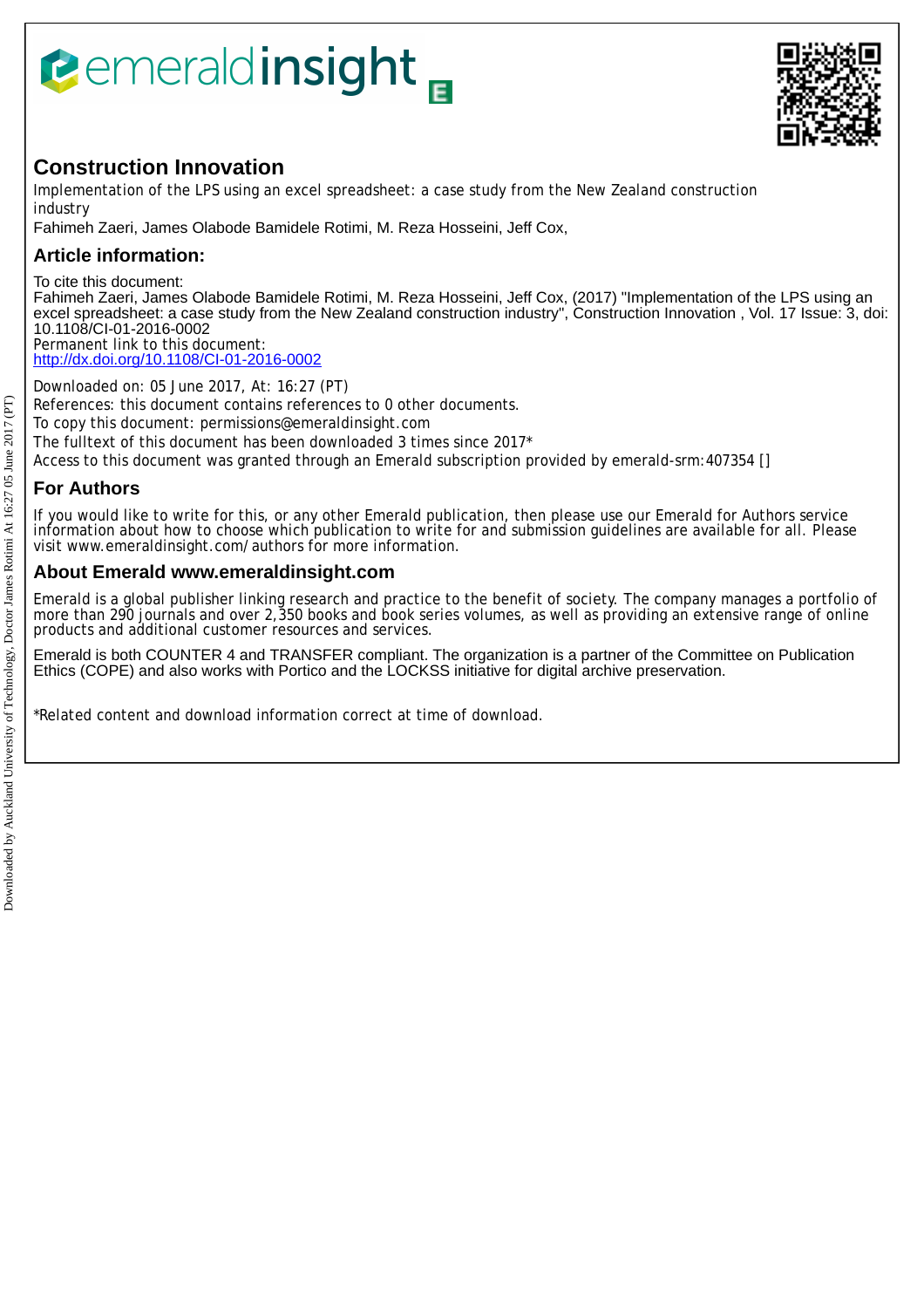**Implementation of the LPS using an excel spreadsheet: a case study from the New Zealand construction industry** 

# **Abstract**

**Purpose:** This study investigated the implementation challenges of one of lean construction's recent tools, the Last Planner System (LPS), by exploring issues in the New Zealand construction sector to identify potential areas for improvement. To achieve this aim, the study formulated two objectives: 1) to present the challenges in LPS use; and 2) to explore solutions through using an Excel spreadsheet to facilitate LPS applications.

**Design/methodology/approach:** The study drew primarily upon a case study approach. A fieldwork study and document analysis of a New Zealand construction project were conducted with an extensive literature review undertaken on the LPS concept.

**Findings:** The findings revealed that, although an automated spreadsheet could be a simple and inexpensive option for using the LPS, data collection, storage and transfer into the spreadsheet could significantly influence the LPS outcomes' reliability. Most data utilisation challenges were found to occur around the three data sets included in the Weekly Work Plan (WWP). The study presented several automation solutions which had been applied to overcome data utilisation challenges.

**Originality/value:** Among the first of its kind in the construction industry, this study, with its first-hand account of an organisation which uses the lean paradigm, provides an in-depth insight into LPS tool implementation. The study extends the current body of knowledge through unearthing the challenges of LPS integration into construction activities and presenting efforts undertaken in a construction case project to overcome relevant issues. This adds value through enhancing the reliability of the LPS and, consequently, the effectiveness of its implementation in practical terms.

<sup>©</sup> Emerald Publishing Limited

This is a pre-print of a paper and is subject to change before publication. This pre-print is made available with the understanding that it will not be reproduced or stored in a retrieval system without the permission of Emerald Publishing Limited.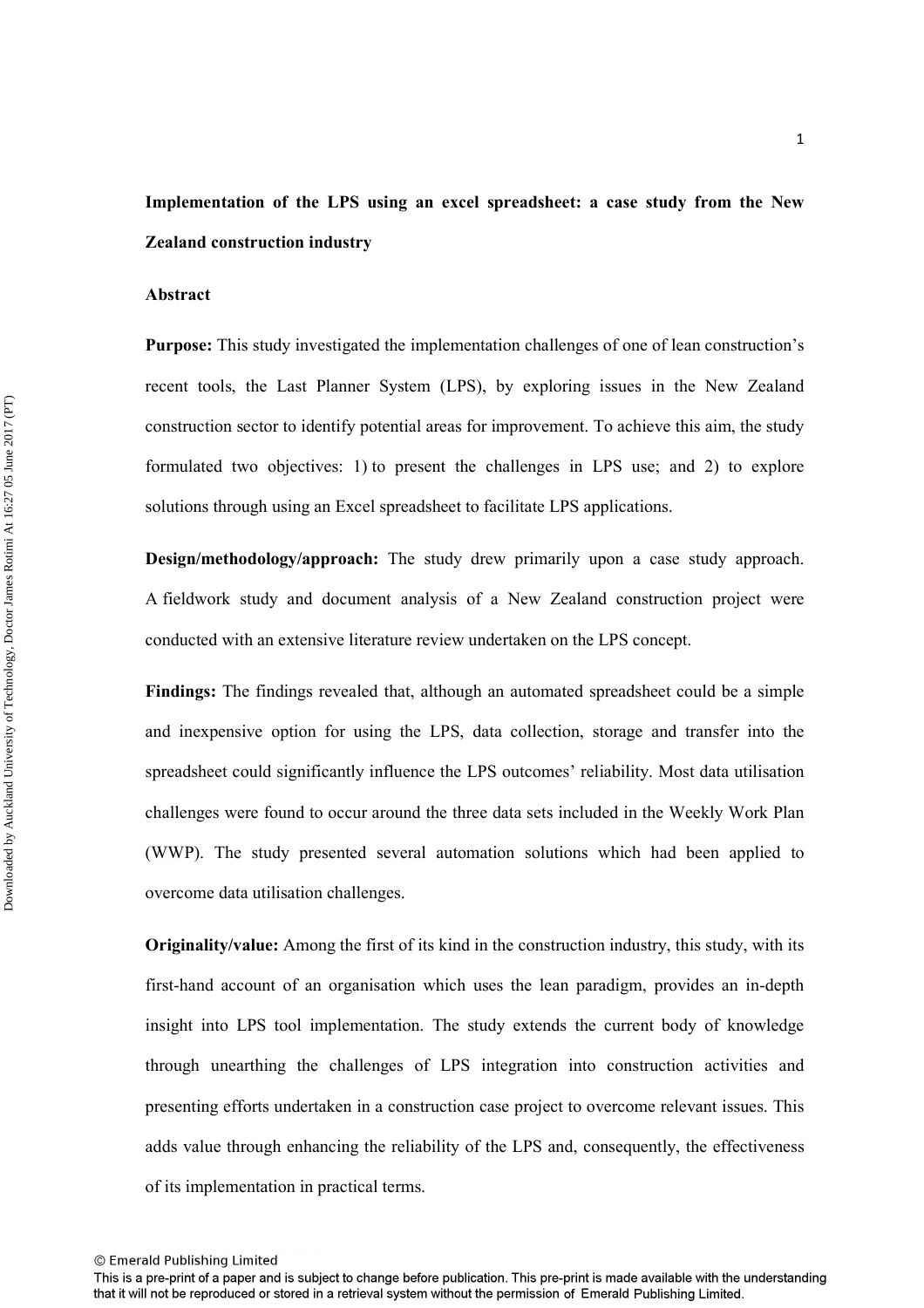**Keywords:** Last Planner System (LPS), challenges, Percent Plan Complete (PPC), automation, spreadsheet

# **Paper category:** Research paper

# **Introduction**

Construction projects are becoming progressively larger and increasingly more complicated with a major concern being the need to improve project management practices to enhance productivity (Froese, 2010). Construction project managers therefore struggle with project productivity issues. These issues for the most part could be attributed to poor project management; thus, there is a dire need for novel project management practices (AlSehaimi *et al.*, 2014). Practical implementation of these practices on projects could help the construction industry to overcome challenges and eventually improve productivity.

One of the recent approaches, which evolved in response to the challenges faced by traditional project management techniques, is lean construction (Jørgensen and Emmitt, 2009). According to Bertelsen (2002), the major focus of lean construction is on understanding construction as a production and planning process, thus managing the workflow within the construction process. The most common lean construction technique is the Last Planner System (LPS) (AlSehaimi *et al.*, 2014) which was developed by construction industry practitioners for managing construction projects (Daniel *et al.*, 2015). The main focus of the LPS is on reducing the negative impacts of variability and increasing the predictability and reliability of workflow for production planning and control (Mossman, 2009; Daniel *et al.*, 2015). The LPS tool comprises a number of integrated components, namely: Master Plan; Phase Planning; Lookahead Planning; Weekly Planning or Weekly Work Plan (WWP); Percent Plan Complete (PPC); and Reasons for Non-Completion (Hamzeh *et al.*, 2008; AlSehaimi *et al.*, 2014). Analysis by Daniel *et al.* (2015) of the LPS

<sup>©</sup> Emerald Publishing Limited

This is a pre-print of a paper and is subject to change before publication. This pre-print is made available with the understanding that it will not be reproduced or stored in a retrieval system without the permission of Emerald Publishing Limited.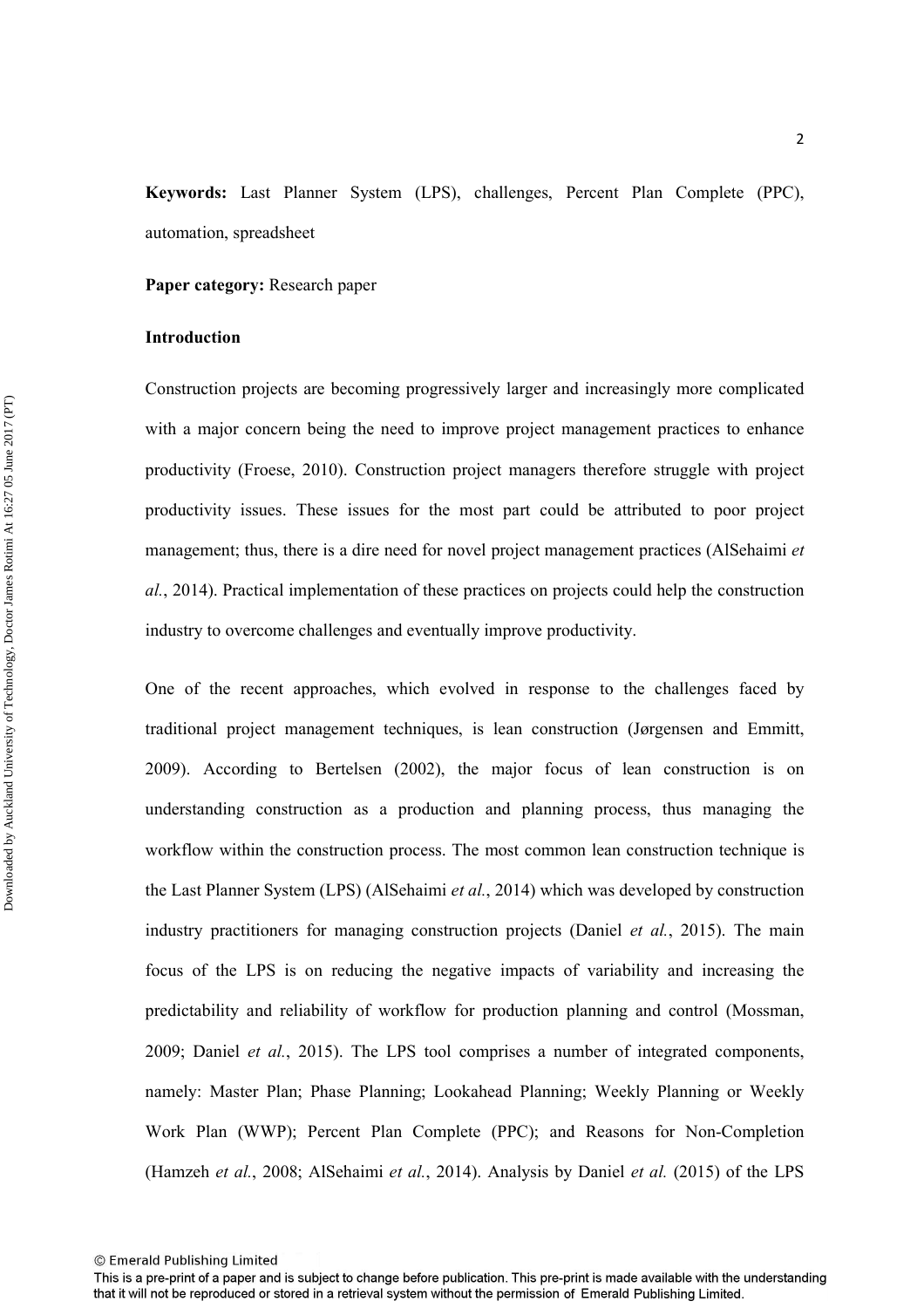studies illustrated that, among the LPS components, Measuring the PPC has received the highest level of attention. Likewise, Ballard (2000) stated that PPC measurement can support continuous improvement as it provides teams with the lessons learned through identifying the reasons for non-completion of tasks. The measurement of the PPC is treated as an important process as it shows plan reliability (Choo *et al.*, 1998), and reflects project productivity (Liu and Ballard, 2008) and the effectiveness of lean construction practices (Bertelsen, 2002). In essence, LPS utilisation has been an active field of research (Bertelsen, 2002; Alarcón *et al.*, 2005; Hamzeh, 2009) with PPC measurement being the primary focus. Nevertheless, the mechanism by which these tools work and the measures taken to improve projects that use them have remained elusive in the extant literature (Priven and Sacks, 2016).

The present study's literature review showed that the roles of database development and PPC measurement have been considered as two individual areas with significant influence on LPS efficiency. Despite this salience, studies that target the linking of these areas were conspicuously absent. To address this gap in the body of knowledge, the present study aimed to address the effects of data utilisation on the use of the LPS by formulating the following objectives:

• To present the challenges related to LPS use

• To explore solutions through using an Excel spreadsheet to facilitate LPS applications This paper first reviews the LPS and its important component, the Percent Plan Complete (PPC). The paper then continues by presenting the research method employed in this research. As the research used a case study approach, at the end of the research method section, the case descriptions are presented to draw a clear picture of the circumstances in which the LPS was utilised. The final three sections of the paper discuss and present the research findings, responses to these findings and the conclusions.

This is a pre-print of a paper and is subject to change before publication. This pre-print is made available with the understanding that it will not be reproduced or stored in a retrieval system without the permission of Emerald Publishing Limited.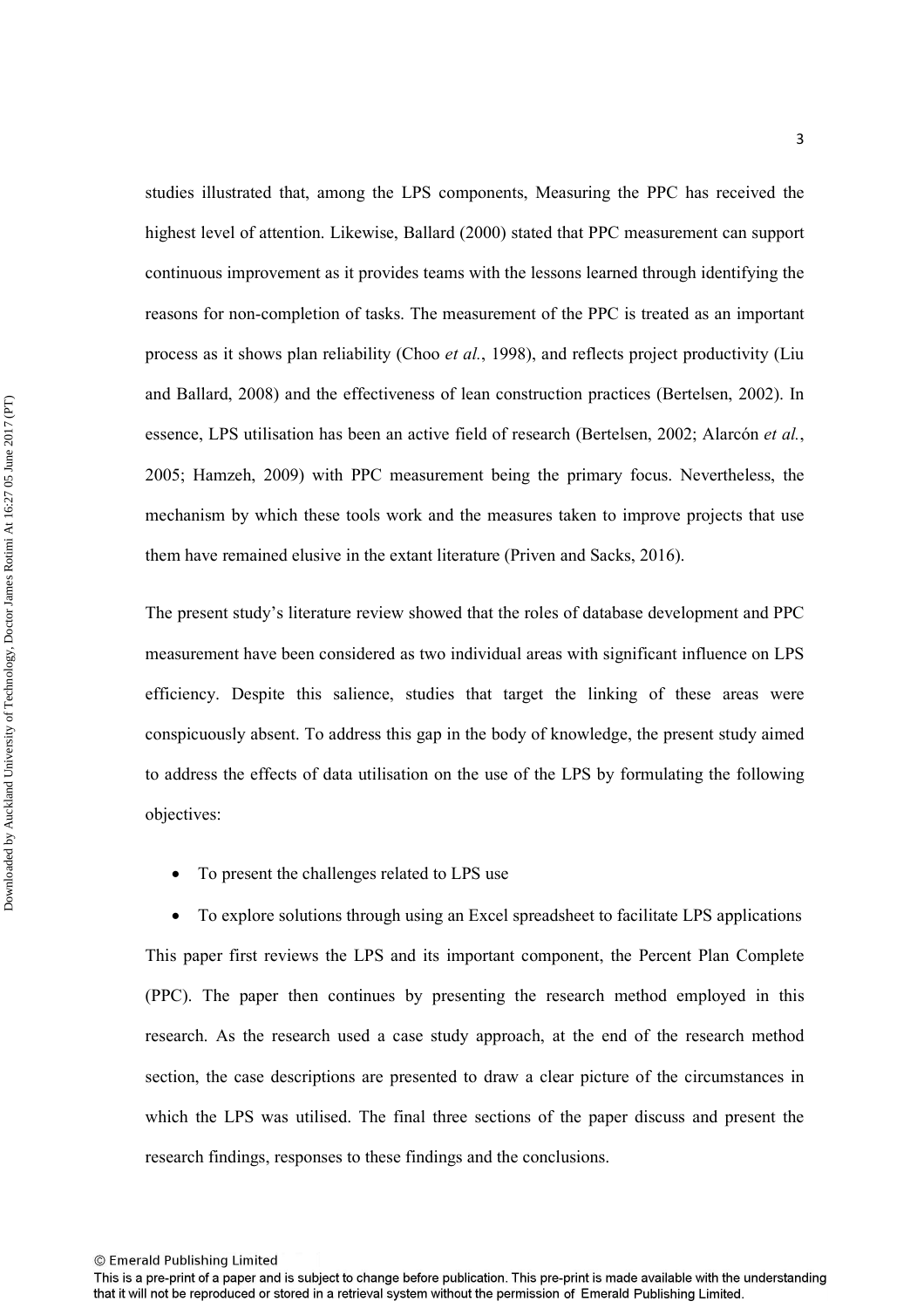#### **Last Planner System (LPS)**

Some key concepts—value, flow and pull—support project managers in their objective of improving productivity (Ballard and Howell, 2004). However, different conceptualisations of a project and its management bring different assumptions to project management techniques. For example, the traditional concept of a project defines a project as a delivery endeavour in conformance to contractors, but neglects waste minimisation and value maximisation goals, leading to the assumption that workflow is beyond the scope of project management (Ballard and Howell, 2004). Within this traditional concept, project management methods do not attempt to reduce variability in the workflow: consequently, the effects of variability on the budget and schedule are overlooked. Evidence in the literature has suggested that a wide range of issues in the construction industry stem from such traditional approaches (Spearman and Hopp, 1996; Vrijhoef and Koskela, 2000; Green *et al.*, 2005).

The lean paradigm therefore evolved to eliminate these issues by emphasising workflow reliability, maximisation of value for customers and minimisation of waste (Ballard and Howell, 1998; Jørgensen and Emmitt, 2009). As indicated in the literature, the use of lean construction has become a popular practice for improving construction projects' productivity (Alarcón *et al.*, 2000; Al‐Sudairi, 2007).

Lean construction practices emphasise the use of the LPS as a management tool (Ballard and Howell, 1998; Gao and Low, 2014). The LPS is defined as a process that targets the maturing of tasks over time; a mechanism that enhances coordination among contractors, subcontractors and their crews; and a measure that assesses the stability of work plans (Priven and Sacks, 2016). As asserted by AlSehaimi *et al.* (2014, p. 52) "[t]he best known lean construction technique is the Last Planner System (LPS), which has been demonstrated as a very useful tool for the management of the construction process". According to Ballard and

Downloaded by Auckland University of Technology, Doctor James Rotimi At 16:27 05 June 2017 (PT) Downloaded by Auckland University of Technology, Doctor James Rotimi At 16:27 05 June 2017 (PT)

<sup>©</sup> Emerald Publishing Limited

This is a pre-print of a paper and is subject to change before publication. This pre-print is made available with the understanding that it will not be reproduced or stored in a retrieval system without the permission of Emerald Publishing Limited.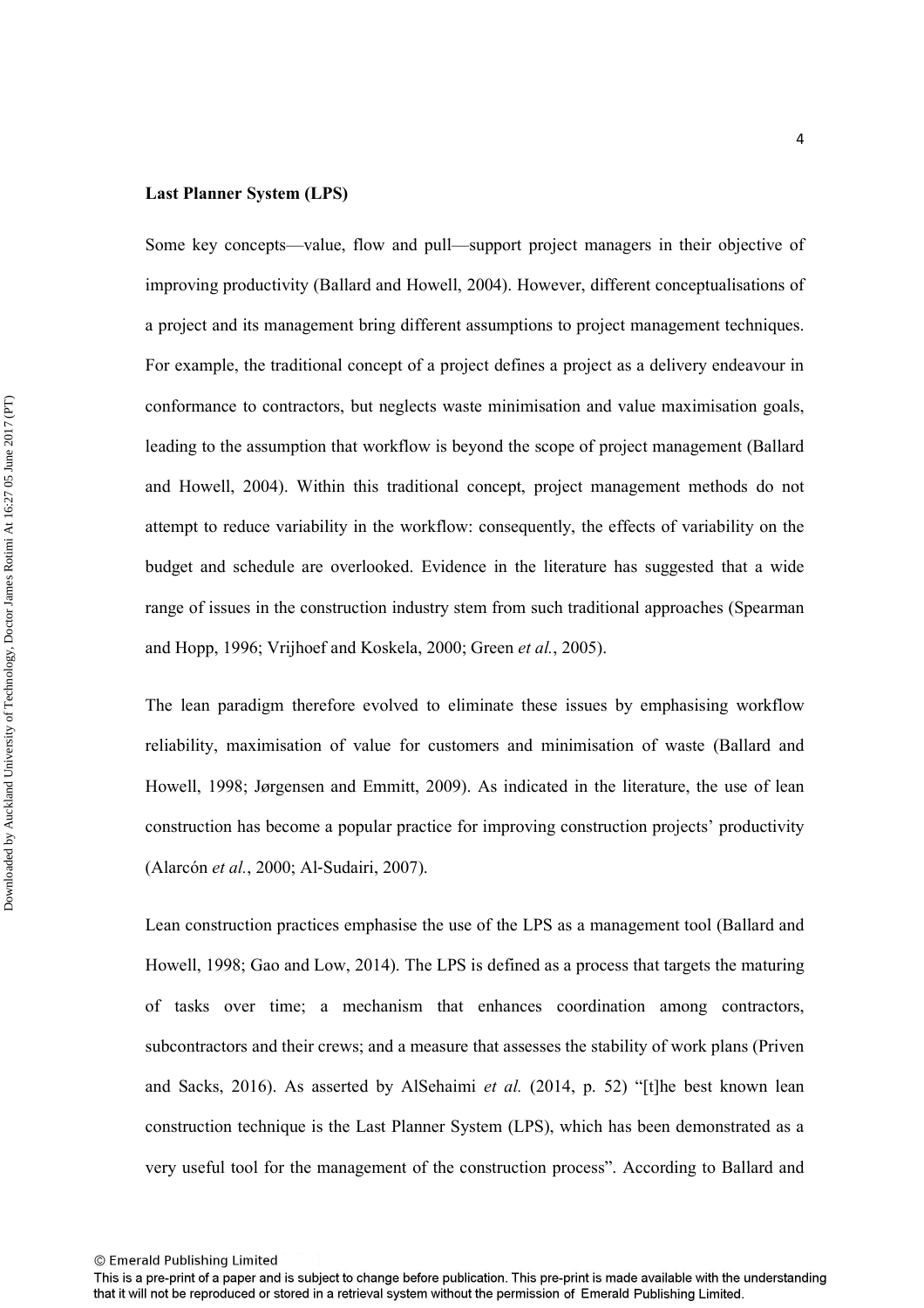Howell (1994), the LPS is a production management system which aims to improve workflow reliability. The LPS is designed to shield near-term work from the variability and uncertainty surrounding downstream works. This is achieved by collaborative planning among the LPS users (crews) in charge of productivity which facilitates the creation of detailed hand-off work plans for near-term work (Ballard and Howell, 1998). This tool has been implemented in different forms in various countries with its utilisation occurring at a significantly increasing pace (Fernandez-Solis *et al.*, 2012) due to the outcomes of the study by Ballard and Howell (1998). In a similar vein, Daniel *et al.* (2015) argued in their more recent study that the level of use of the LPS is increasing geographically and geometrically. In addition, Daniel *et al.* (2015) indicated that a wide range of studies have reported on the implementation of the LPS in projects in building construction; heavy civil engineering construction; and highway and infrastructure construction in different countries. A number of studies (Bertelsen, 2002; Alarcón *et al.*, 2005; Hamzeh, 2009) have addressed the significant applicability of the LPS to general perspectives such as management, scheduling and planning. Furthermore, the advantages of LPS implementation have been reported by scholars such as AlSehaimi *et al.* (2014); Fernandez-Solis *et al.* (2012); and Kim (2014), with Kim (2014) listing these advantages as follows:

- 1. Assisting the project team to overcome the inherent shortcomings arising from the contractual arrangement and delivery method
- 2. Identifying the main reasons for project variances
- 3. Achieving continuous improvement through PPC measurement
- 4. Successfully completing the project by team participation in weekly pull planning
- 5. Mitigating problems originating from the project structure.

This is a pre-print of a paper and is subject to change before publication. This pre-print is made available with the understanding that it will not be reproduced or stored in a retrieval system without the permission of Emerald Publishing Limited.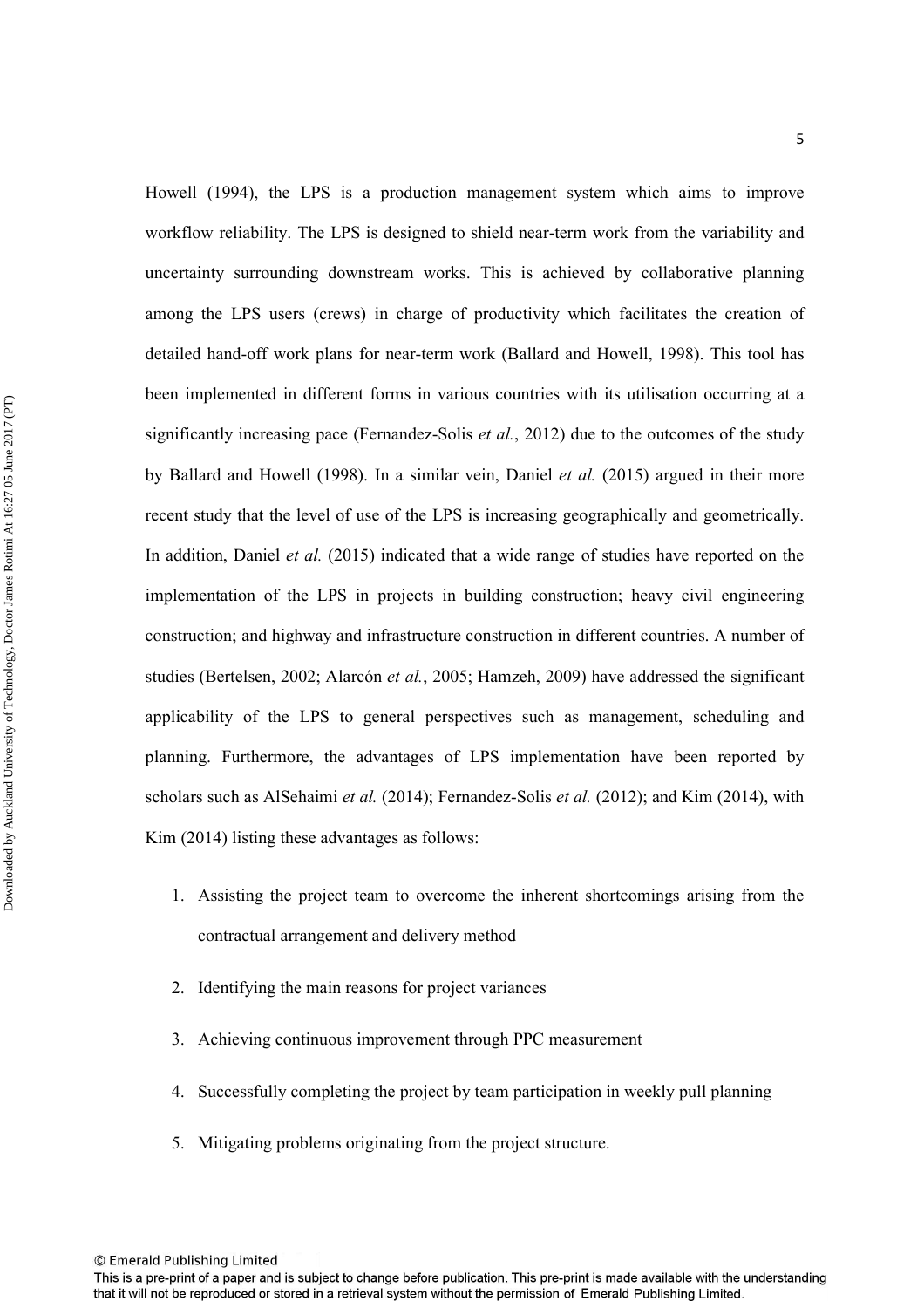Evidence from a wide range of perspectives including the information-sharing viewpoint has stated the advantages of the LPS (Fernandez-Solis *et al.*, 2012; Gao and Low, 2014). Alarcón *et al.* (2005) argued that LPS utilisation can provide project teams with increased levels of information related to the causes of broken promises and field interferences, and the percentages of occurrence of the common causes in the project. In addition, Ballard (2014), in answer to the question of why the LPS should be used, introduced some other key advantages. These include: 1) to improve labour productivity (of interest to those with a cost risk); 2) to better coordinate the work of different specialists (of interest to those with a schedule risk); and 3) to continuously improve the work (of interest to individuals who want to develop their capabilities and to companies that want to endure and thrive). Many scholars with interest in the advantages of LPS implementation have had a major focus on PPC measurement. The works of Ballard (2008); Liu and Ballard (2008); and Bertelsen (2002) are examples of studies that have evaluated the effectiveness of LPS utilisation through PPC measurement. In view of its central role in LPS implementation, the PPC is discussed in more detail in the next section.

# *Percent Plan Complete (PPC)*

The Percent Plan Complete (PPC) is recorded daily and compiled weekly to monitor how the project is progressing (Kim, 2014). Ballard (1997) and Gao and Low (2014) explained that the PPC is calculated by dividing the number of completed tasks by the total number of tasks planned for each week. A high value for the PPC implies that the LPS is reliably forecasting the work; thus, the tasks are being completed according to the schedule (Gao and Low, 2014). Therefore, the PPC calculation calls for further information which has to be compiled from different sources. As Choo *et al.* (1998) highlighted, these sources could exist in electronic format in the company, possibly in the form of spreadsheets or word processor files, although they may not be available for use throughout the project. In this regard, Hammer (1990)

<sup>©</sup> Emerald Publishing Limited

This is a pre-print of a paper and is subject to change before publication. This pre-print is made available with the understanding that it will not be reproduced or stored in a retrieval system without the permission of Emerald Publishing Limited.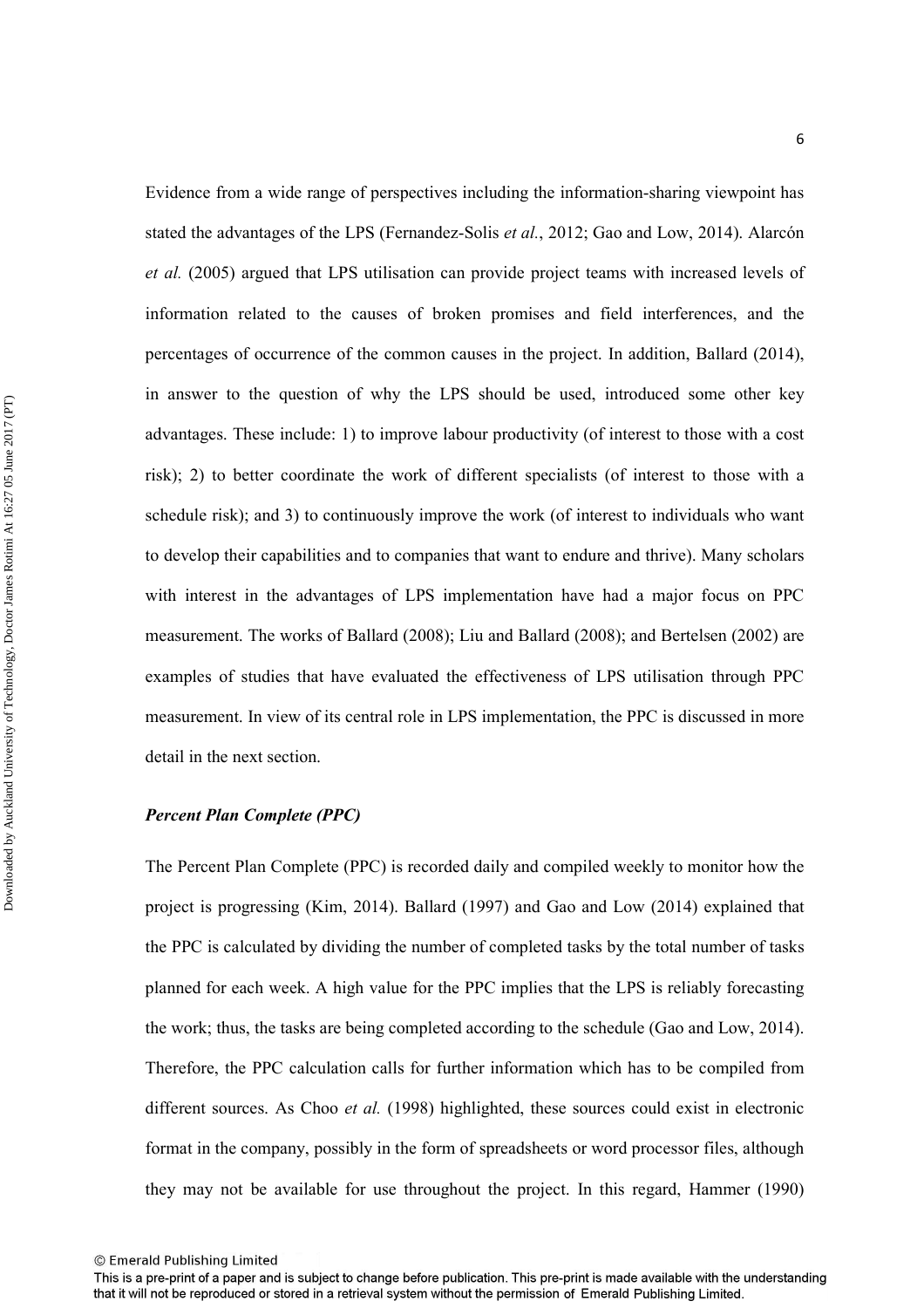emphasised the need to re-engineer the information process, terming this "capturing information once and at the source". Choo *et al.* (1998) applied Hammer's (1990) advice in the development of the lean application to generate the Weekly Work Plan (WWP) in the Work Plan database. In the same vein, Kim (2014) focused on the use of the related data. Kim (2014) added that data obtained from the database are useful as they can then be transformed into charts and graphs to analyse any trends occurring in the project's progress over the specific period. In this way, the initial data required for the analysis and improvement of the PPC measurement are provided (Ballard, 2000). As shown in the literature, PPC measurement calls for the availability of reliable data.

# **Research methods**

The *constructivist* perspective was deemed the most applicable research paradigm for the present study. The reason is that a constructivist view relies on the participants' perceptions and feedback pertaining to their experiences in dealing with the topic of study (Creswell, 2014). The ontological stance associated with the constructivist research paradigm is commonly a *relativist* ontology which assumes that realities are reflected in the form of intangible mental constructions. These constructions are context-specific and shared among individuals in a setting (Guba and Lincoln, 1994). In terms of the epistemological view, a *subjectivist* view is valid for the constructivist paradigm in the present study. Subjectivist judgements present reliable sources of knowledge to uncover the issues faced in implementing novel methods and practices in construction organisational settings (Hosseini *et al.*, 2015). A recommended method for transferring this knowledge from a setting to the body of knowledge is by sharing experiences through conducting case studies (Guba and Lincoln, 1994).

This is a pre-print of a paper and is subject to change before publication. This pre-print is made available with the understanding that it will not be reproduced or stored in a retrieval system without the permission of Emerald Publishing Limited.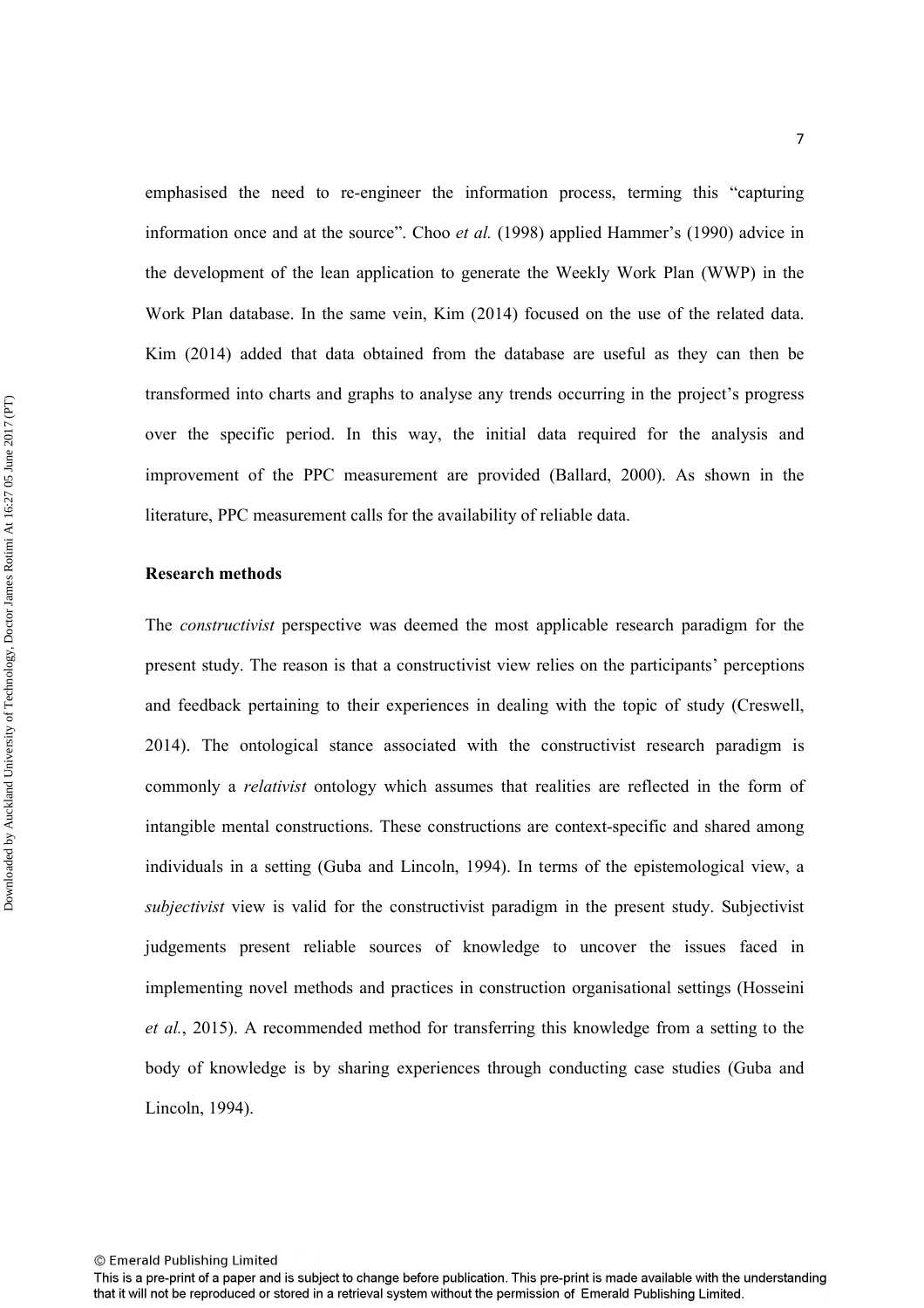In the context of lean and LPS practices, Daniel *et al.* (2015) reported that the use of the case study approach in LPS implementation is inevitable due to the practical nature of the implementation in construction operations. Consequently, the case study approach was adopted as the most applicable methodology for fulfilling the objectives of the present study. The selection of the case study as the primary method was further justified given that projects using the LPS are typically complex: not only are they restricted to a certain time period and location, but they are also affected by a particular organisational and project culture. Accordingly, taking a holistic approach by conducting a case study rather than using a reducible approach becomes tenable (Verschuren, 2003).

The design process for case studies involves deciding whether the unit of analysis for the study will be a single case (e.g. a person or an organisation) or multiple cases. Yin (2013) suggested four main types of case study design with selection to be on the basis of particular sets of conditions. As suggested by Yin (2013), single case design is in line with a holistic approach. Hence, in following Yin's (2013) case study definition, the substance of the case study in the present study embodied the exploration of a single project to shed light on how the LPS was implemented, what the results were and how the challenges faced were addressed.

# *Case selection*

Following a systematic procedure to select the case to be studied in case study research plays a pivotal role in terms of the richness and the level of generalizability of the findings. According to Flyvbjerg (2006), selecting an "extreme case" might be an approach well suited to case study inquiries. Extreme cases for research could be identified as those that are "especially problematic" in a certain area.

This is a pre-print of a paper and is subject to change before publication. This pre-print is made available with the understanding that it will not be reproduced or stored in a retrieval system without the permission of Emerald Publishing Limited.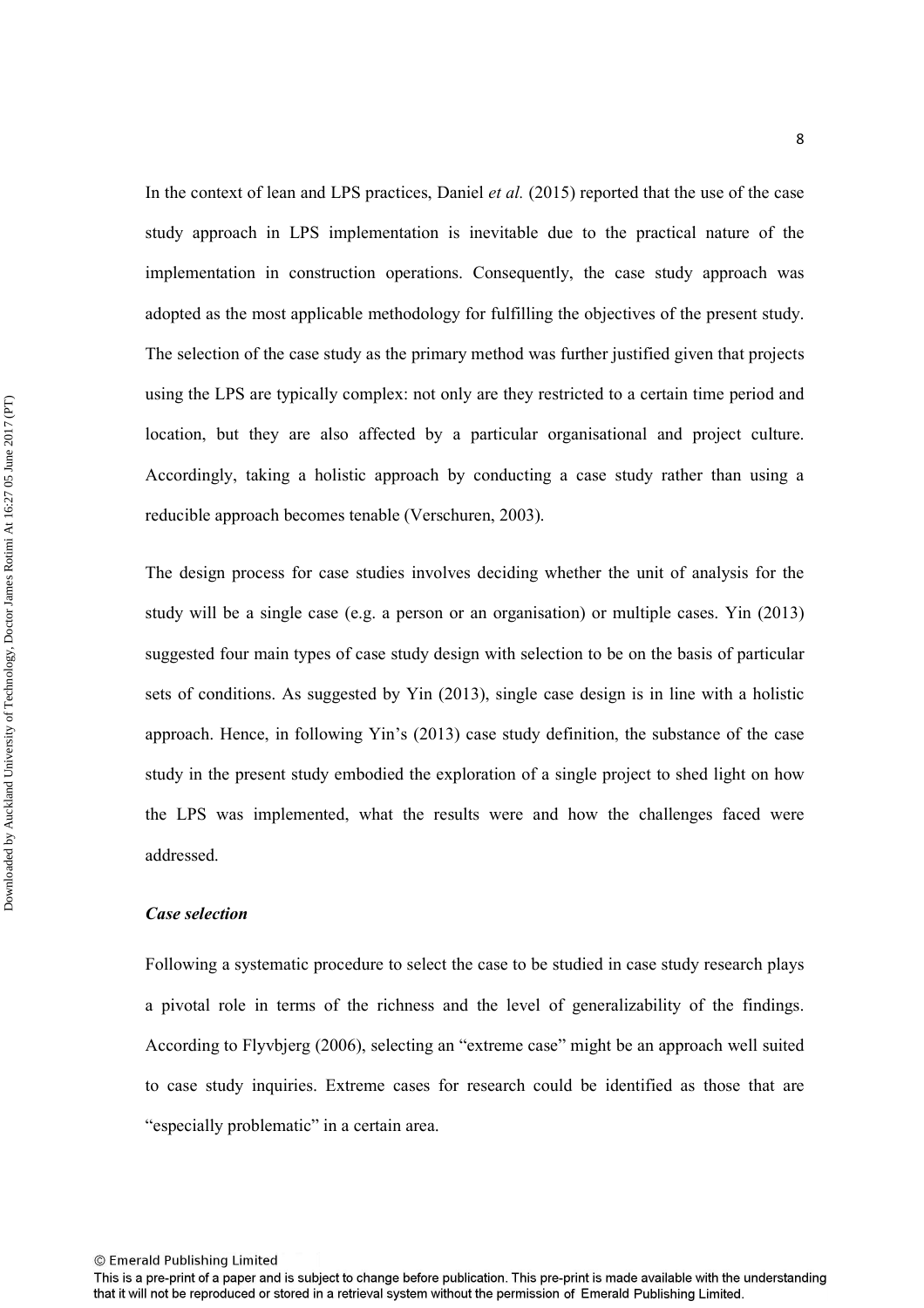Discussions with construction managers and academics while attending construction meetings in Auckland brought to light the point that LPS utilisation was quite new to the New Zealand (NZ) construction sector. Therefore, a very limited number of cases was available to provide the present study with an exploratory opportunity.

The case to be studied was selected from among construction organisations based in Auckland, NZ, while taking into consideration the following potential features:

- The construction organisation is interested in the implementation of lean techniques.
- The construction organisation is able to invest in training its employees in this context.
- The construction organisation is looking for opportunities to improve productivity.
- The construction organisation is keen to gain more project management advantages through automation and innovation (in line with the objective formulated by Building a Better New Zealand (BBNZ, 2011).

Considering the complexity of the project and the sheer number of team members and organisations involved, the selected case was deemed to be an extreme case. Another rationale for selecting this case study came from the *revelatory* standpoint, a term used by Yin (2013). *Revelatory* refers to cases which are rare and unique among their kind, therefore providing a golden opportunity for investigation by researchers with such an opportunity not commonly available (Yin, 2013).

The validity of generalisations drawn from a single case study is prone to criticism (Yin, 2013). However, as maintained by Flyvbjerg (2006, p. 225), "… it is incorrect to conclude that one cannot generalise from a single case. It depends on the case one is speaking

This is a pre-print of a paper and is subject to change before publication. This pre-print is made available with the understanding that it will not be reproduced or stored in a retrieval system without the permission of Emerald Publishing Limited.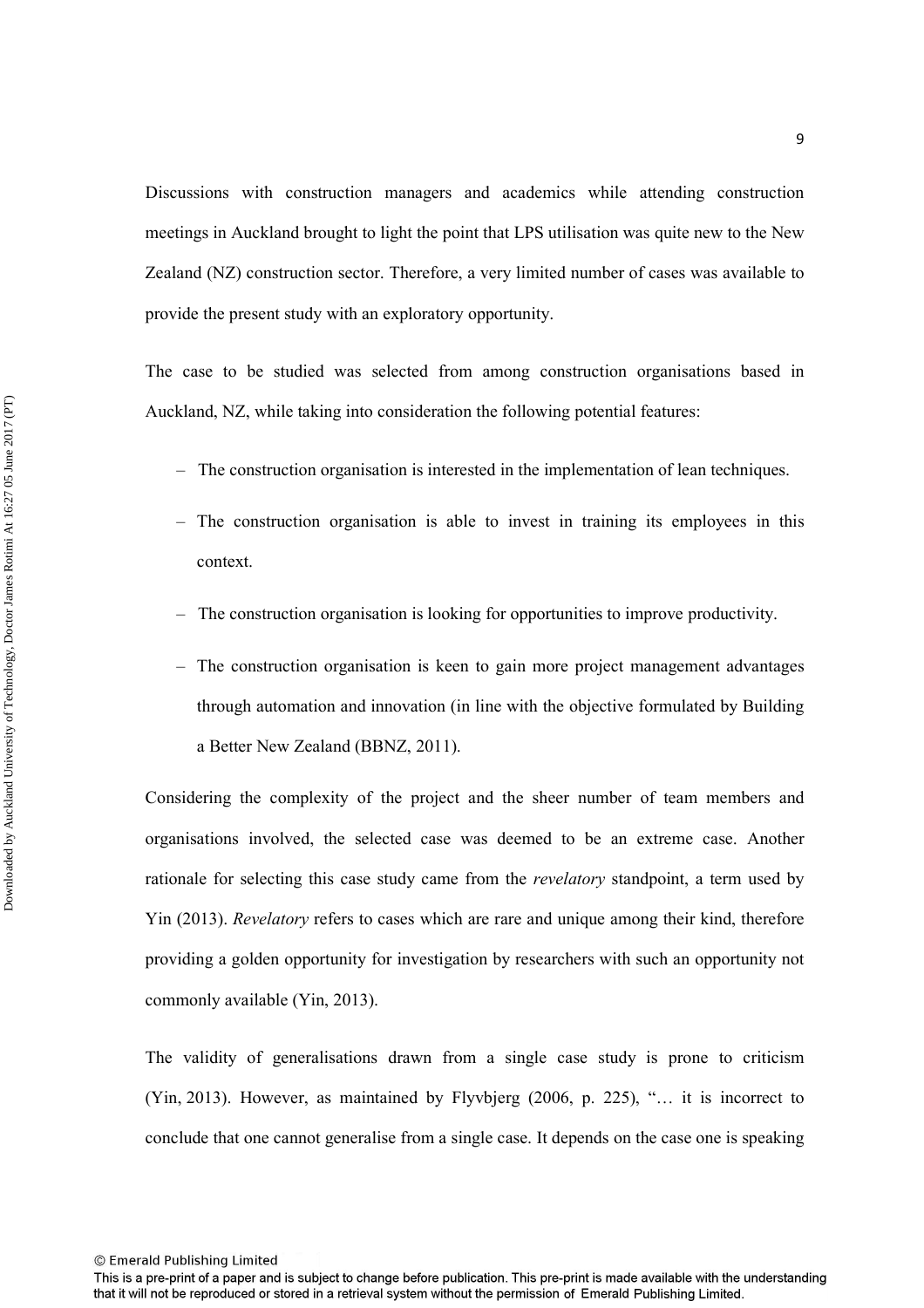of and how it is chosen". Single case studies have been extensively deployed for the exploration of new technology within the construction literature.

# *Data collection*

The main data collection technique was designed to be conducted as fieldwork research involving field note taking and document analysis. Major parts of the data collection were undertaken through the analysis of documents obtained either from Orbit (the internal network used for storing the project's documents, such as operation instructions, meeting minutes, staff announcements, etc.) or from direct participation in site activities. Document analysis is a way of collecting data by reviewing existing documents: this can be used to collect background information, such as the history and operations of the studied organisation. Documents include reports, program logs, productivity ratings, meeting minutes and newsletters in electronic or hard copy format. Bowen (2009) identified document analysis as an efficient and cost-effective method as it does not depend on the availability or participation of certain groups of people. Insufficient details, low reliability and biased selectivity are identified limitations of this method (Bowen, 2009).

In the studied case, the organisation put a great deal of effort into starting its lean journey through four operations teams. No uniform method was used for collecting and recording the requisite data for their practices. In other words, each group built its own report template, with one of the groups recording manually in a notebook/diary. Different approaches in LPS practice were applied by different groups, such as weekly report presentation on a whiteboard, using simple tables or simply by verbally communicating at the weekly meeting. The users followed up with weekly LPS meetings to share experiences of LPS applications, updating the planning team and management with the progress percentage completion rate. Non-recorded information was a barricade to future access for further analysis. However, the

<sup>©</sup> Emerald Publishing Limited

This is a pre-print of a paper and is subject to change before publication. This pre-print is made available with the understanding that it will not be reproduced or stored in a retrieval system without the permission of Emerald Publishing Limited.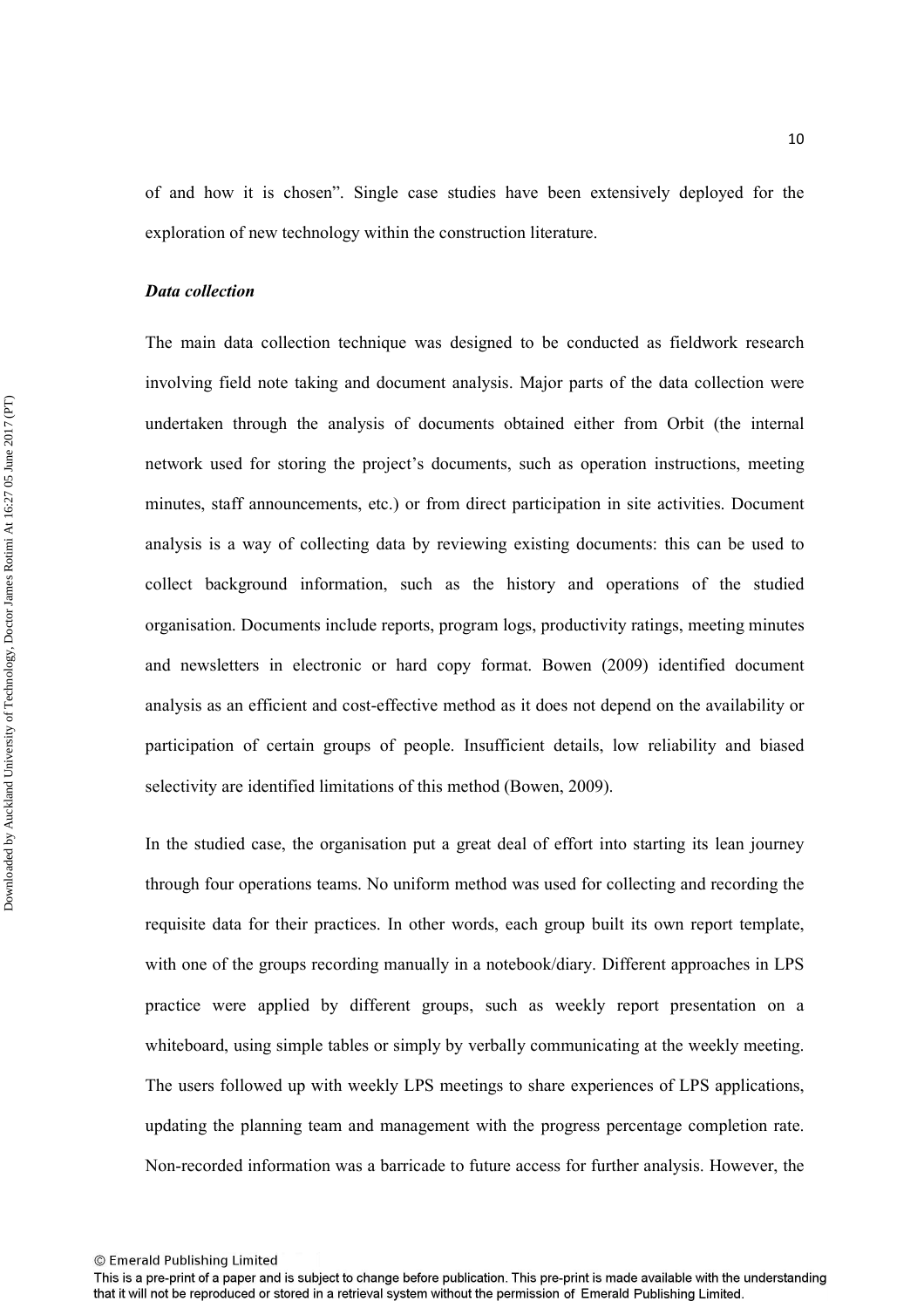authors collected all extant documents received through meetings or email, as well as carrying out note taking. Through this process, the present research compiled detailed information on the challenges faced in the utilisation of different LPS elements, and undertook analysis of the LPS data to identify constraints and reasons for non-completion of tasks.

# **Description of the studied case**

The studied case is one of the largest and most important infrastructure developments ever to take place in New Zealand. The project is designed for the New Zealand Transport Agency (NZTA) by an alliance which includes companies from NZ and overseas with expertise in infrastructure. The roading project associated with one of the locations (West Auckland) included in the NZTA project was selected for the purpose of this research. It was thought that the project could offer a good chance of conducting this research and achieving its objectives as the project manager and planning team (Site Leadership Team [SLT]) had just decided to start using the LPS as a lean tool.

In line with the NZ construction industry's major concerns as reflected in the report issued by BBNZ (2011), the SLT developed the mission and vision of the implementation of the LPS to highlight the key advantages they sought to achieve in this way. According to the documents in Orbit, the main objectives of lean and LPS implementation were defined as listed in the items in Table 1.

**<<Please insert Table1 here>>** 

This is a pre-print of a paper and is subject to change before publication. This pre-print is made available with the understanding that it will not be reproduced or stored in a retrieval system without the permission of Emerald Publishing Limited.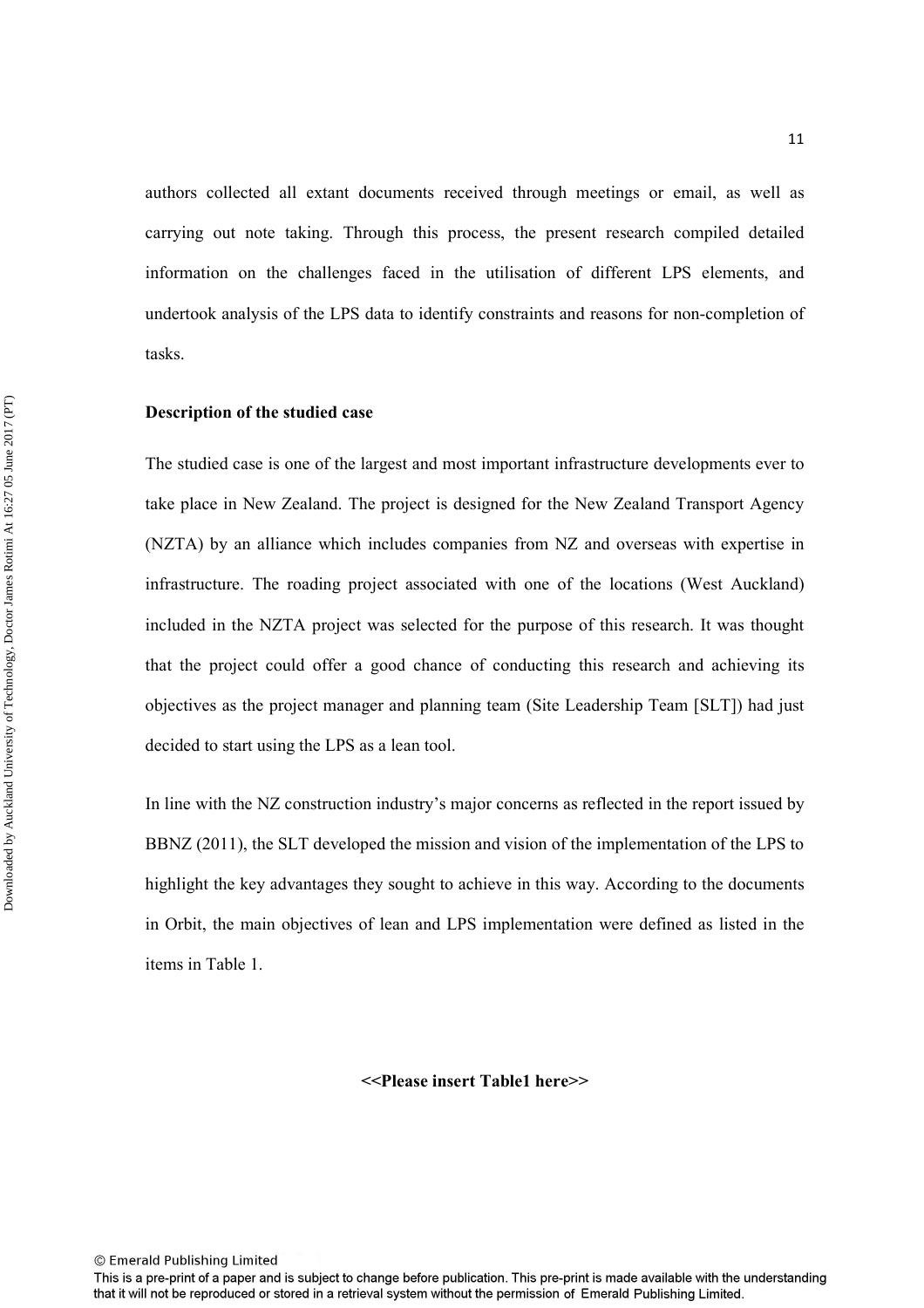To achieve the objectives in Table 1, the principal project manager attended the LPS training course organised through a private institution in NZ in early 2013. Yet, deployment of LPS started approximately a year after the beginning of the project. That is, the principal project manager immediately started the journey by sharing the knowledge gained with small groups (including team leaders [each subcontractor selected one person as a representative to be in charge of the LPS practice in this project, i.e. the Last Planner person] and the project's project managers [engineering manager, field manager and detailed planning manager]). These small groups gradually expanded into four teams. The LPS practice was conducted internally (among these groups) with a focus on time management. The users did not find the LPS to be a convenient tool in the early stages of implementation. They started utilising the LPS in different ways according to what they thought best suited their time and the crews' level of skills. In conducting this fieldwork study (which started in late 2013), it has been found that the management team tried to facilitate LPS implementation through developing an Excel spreadsheet database. The management team believed that this solution would be an inexpensive and valuable option which could enable the users to record and analyse data in a consistent and unified way.

In the first attempt, the original spreadsheet template, received by the principal project manager at the training course, was modified to incorporate the project's specific needs (see Figure 1). In this development journey, some of the case organisation's site teams with a good background knowledge in both construction and spreadsheet development were engaged.

#### **<<Please insert Figure 1 here>>**

This is a pre-print of a paper and is subject to change before publication. This pre-print is made available with the understanding that it will not be reproduced or stored in a retrieval system without the permission of Emerald Publishing Limited.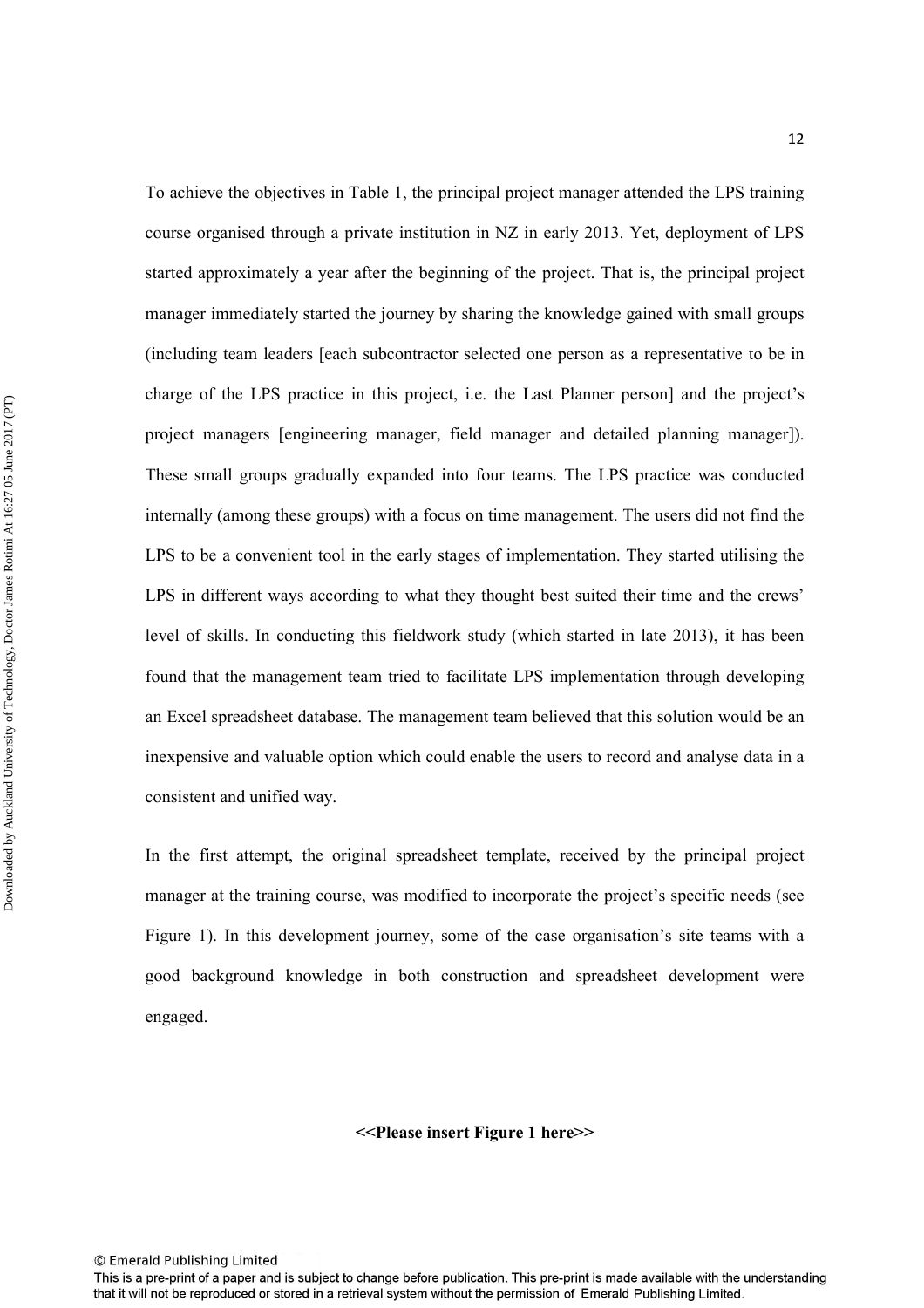As can be seen in Figure 1, many data points (such as data points 1, 2, 3, 4, 5 and 10) should be transferred from Master Plan to Lookahead Planning or transferred from another database. Alternatively, when the process was ongoing, data points (such as data points 6, 7, 9 and 11) could be inserted on the basis of regular site visits (usually from the daily/nightly report which should be recorded by one team member and then passed to the Last Planner person). In other words, data should be transferred from other sources to this template (called the LPS database in this paper). Based on the information collected from different crews, the Last Planner person should enter another data point (data point 8) into the LPS database. The score column has been designed for PPC measurement. Therefore, the users should score the completion of each task using 0 or 1, with a fully completed task scored as 1, or else scored as 0 to illustrate some barriers to task completion. In the case of a 0 score, the users should fill out the corresponding cell in the Reasons for Non-Completion column (shown in the LPS database as 'reason for score').

# **Findings of the study**

One of the authors regularly participated in the case study project from December 2013 to May 2014, with this followed by attending weekly on-site meetings that were held in parallel with finalising the study's findings (December 2015). This led the present study to identify the issues in the form of the main challenges to LPS implementation in light of the studied case's objectives (see Table 1). The LPS implementation challenges that faced the users in relation to the use of the LPS database and that affected the project in terms of the use of LPS output to fulfil the defined objectives (see Table 1) are discussed below.

#### *Initial challenges and solutions*

In the early stages, no database was available where the users could record and store the project's data. As discussed above, several users recorded information in notebooks or

This is a pre-print of a paper and is subject to change before publication. This pre-print is made available with the understanding that it will not be reproduced or stored in a retrieval system without the permission of Emerald Publishing Limited.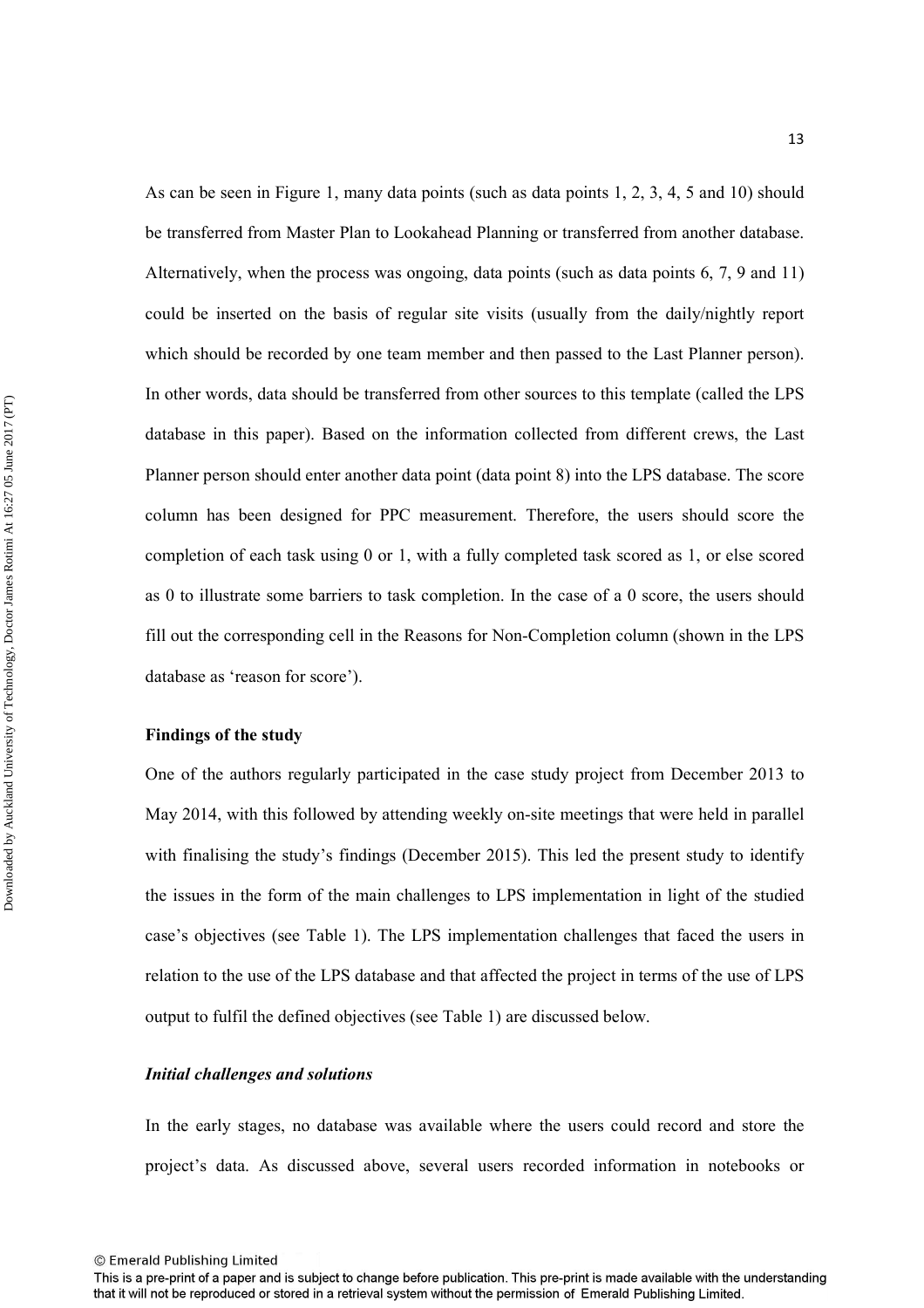diaries, or wrote it on the whiteboard to be addressed in their weekly meetings. In line with the objectives of LPS implementation in the studied case, as presented in Table 1, data needed to be analysed to assist in updating the Master Schedule and in measuring the productivity rate according to the information reported by different teams. Hence, the users (mainly the Last Planner personnel) experienced difficulty when trying to update, track and transfer information. Consequently, the Week Score Plan could not be accurately completed due to the lack of information. Moreover, the organisation was supposed to be identifying the most common constraints and was breaking promises in the reasons it had given for developing a more accurate schedule, such as avoiding facing the same problem in future steps. The deployment of the new method of construction, as mentioned earlier, added difficulties in terms of forecasting and accounting for typical constraints in the planning of such an operation. As a result, updating the plan; developing a more accurate schedule for a week, or five weeks, looking ahead; analysing the LPS information for the purposes of a case study which lacked a uniform approach; and using the LPS database all made LPS practice more challenging.

After providing the users with the same Excel spreadsheet, as presented in Figure 1, and then following up this fieldwork study, it was revealed that the problem related to the data was not limited to the database. The way of recording and presenting the constraints and reasons for non-completion of tasks using different terminologies was found to be another major issue in the studied case. These issues acted as barriers to further analysis on measuring the impacts of adverse factors on project progress and the PPC measurement. To resolve such issues, the Excel spreadsheet was revised again with two spreadsheets developed to facilitate the use of the LPS and to enhance the reliability of LPS data. The utilisation of these spreadsheets as described below, was examined by only one subcontractor company that was involved in

This is a pre-print of a paper and is subject to change before publication. This pre-print is made available with the understanding that it will not be reproduced or stored in a retrieval system without the permission of Emerald Publishing Limited.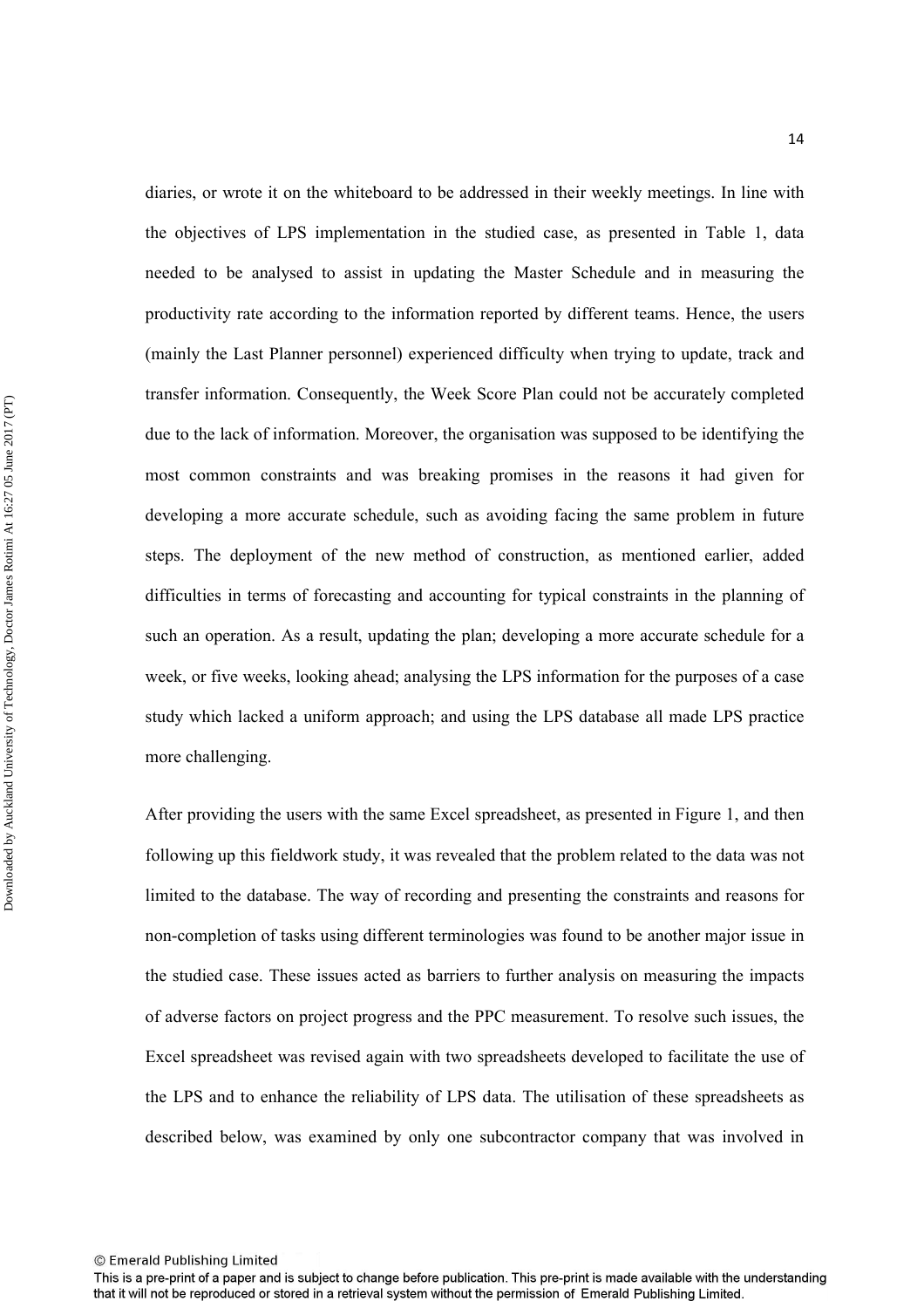several operational areas such as Abutments, Gantry, Demo, etc. (as shown in Figure 4). These spreadsheets were:

- 1. a spreadsheet (see Figure 2) which allowed the users to record the required information, for example, a template that could facilitate the transfer of the required data to the Week Score Plan as well as supporting the case study project to achieve objectives 1, 2, 3 and 5, as presented in Table 1
- 2. the specific spreadsheet templates for the Week Score Plan which could, firstly, facilitate the use of the LPS and, secondly, enhance the reliability of the LPS outcomes. Thus, the studied case was deemed to be supported in achieving objectives 4, 6 and 7, as presented in Table 1.

Furthermore, by analysing the Week Score Plans submitted over the specific period of one author's participation (almost five months) in addition to notes taken in the weekly LPS meetings, the study was able to identify the major challenges that the Week Score Plans presented to the users. Major issues were found to have arisen from the completion of data points 6, 8 and 9 (Figure 1). Therefore, particular attention was paid to these data points as potential areas for the improvement of LPS implementation.

For example, wrong digits recorded in data point 8 resulted in the incorrect calculation of PPC rates. As shown in Figure 1, according to the digits entered (regardless of '2' which has been entered by mistake), the yellow cell at the end of the column should be 67% instead of 32%. The reason is that the total number of tasks in progress was 9, and sum of the scores was 6. Therefore,  $PPC = 67\%$  (calculated by 6/9). It was necessary to apply modifications to increase the level of restrictions on data entry by the users and, consequently, to address the challenges. To this end, an automated Excel spreadsheet was developed and applied as described in the following section.

This is a pre-print of a paper and is subject to change before publication. This pre-print is made available with the understanding that it will not be reproduced or stored in a retrieval system without the permission of Emerald Publishing Limited.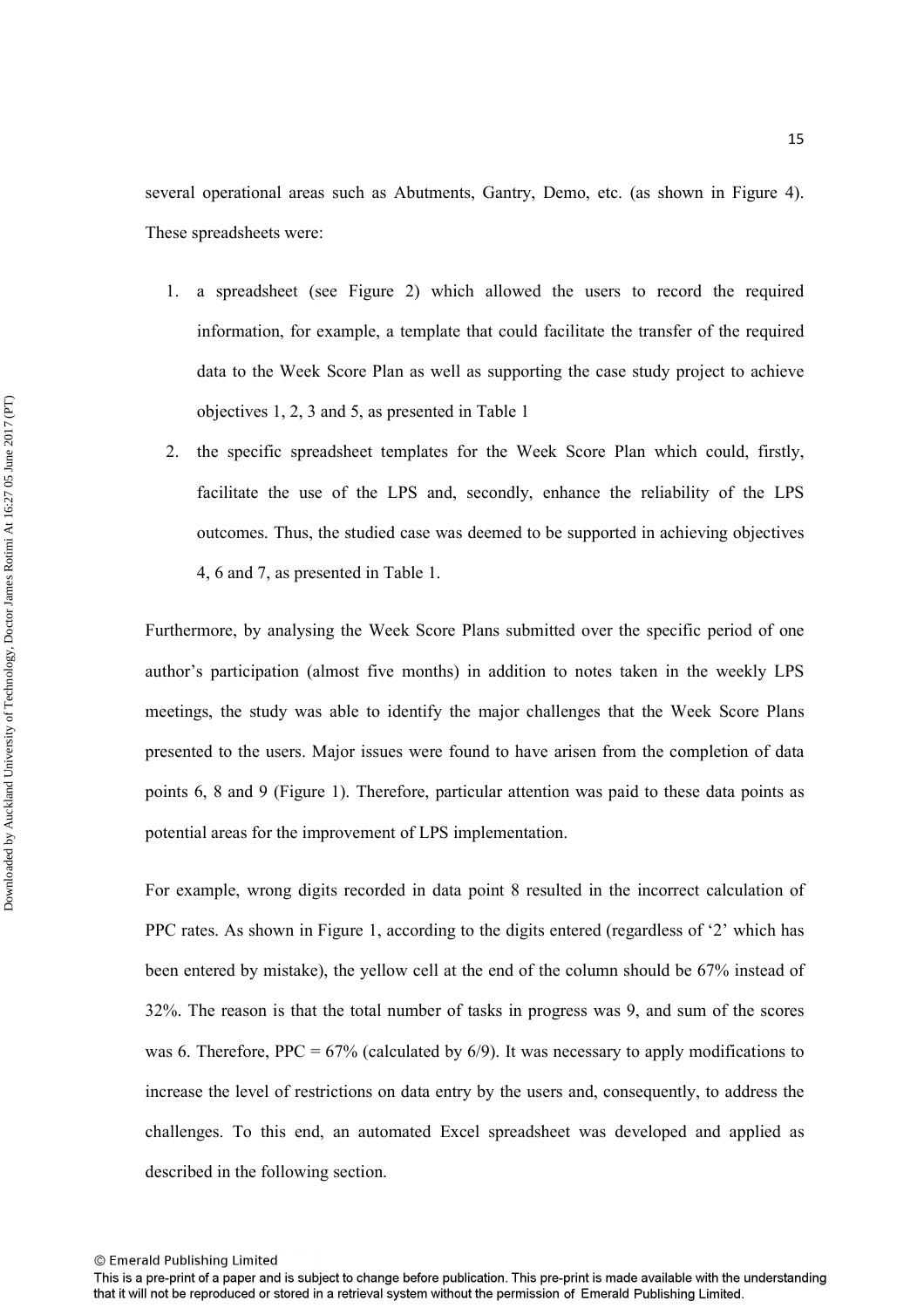## **<<Please insert Figure 2 here>>**

# *Automating the Excel spreadsheet*

Subsequent to identifying the challenges, the present research continued by exploring the automated solutions that had been utilised by the case organisation. To mitigate such issues, a spreadsheet was developed which not only minimised the effort of the users in entering data, but also avoided manipulation and inflation of errors. This process started by developing the LPS database for one of the groups early in 2014. Three months later, when the database was found to be beneficial, the remainder of the LPS practitioners were provided with the same database to record and store their data in such a way that it could easily be accessed for further utilisation (in terms of transfer and analysis).

The LPS database was designed to support the studied case with the aforementioned objectives (presented in Table 1). For example, the analysis of information included in parts A1 and A2 (see Figure 2) can assist a project in estimating the duration and effective operation hours. In addition, information collected from parts B1 and B2 could be transferred to the LPS Week Score Plan as well as updating the Master Schedule and Lookahead Planning.

Another spreadsheet, Week Score Plan, was also revised, using Visual Basic for Applications (VBA), to respond to the discussed challenges. More details are presented in the next section.

This automated version of the spreadsheet was mainly developed to address the following challenges:

<sup>©</sup> Emerald Publishing Limited

This is a pre-print of a paper and is subject to change before publication. This pre-print is made available with the understanding that it will not be reproduced or stored in a retrieval system without the permission of Emerald Publishing Limited.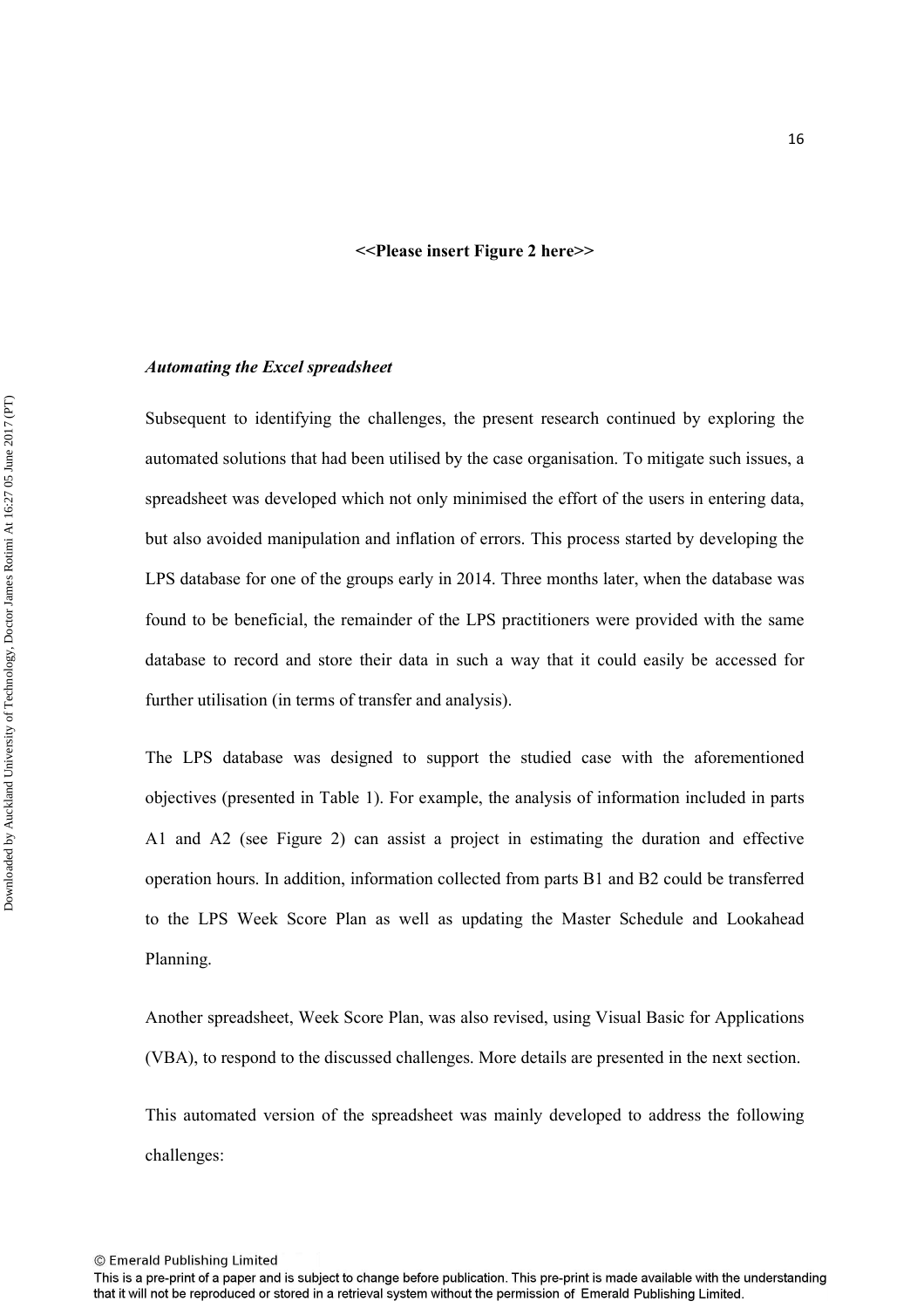- 1. non-recorded information which appeared as blank cells in the spreadsheet
- 2. incorrect data which could be from typing errors or from inserting irrelevant information.

# *Developing a response to challenge 1*

The first category was concerned with challenges related to missed data, in other words, when compulsory data were not entered by the users in the spreadsheet in the right place. For example, cells corresponding to those tasks which had been scored 0 might have been left blank or have been filled out with inappropriate information. Moreover, the users could explain the reasons in different ways (using a variety of wording). Therefore, to resolve this challenge, the following ideas were applied:

- 1. Creating a drop-down box menu (see Figure 3[a]) which included the list of different types of constraints/reasons for non-completion of tasks to help the users to select the reasons or constraints from the list. In other words, the list provided them with some ideas about what should be recorded in terms of reasons/constraints. The menu also facilitated the analysis of the constraints as the users used the same wording. In this way, typographical errors could not influence the analysis process. Therefore, those working on the studied case project were able to classify different reasons/constraints; identify the frequencies of the occurrences of different types of constraints/reasons; and later arrive at more accurate decisions to prevent or mitigate the occurrence of those factors.
- 2. Creating mandatory cells to correspond to non-completed tasks in which the users have to select the type of reasons for non-completion of tasks. Otherwise, a message would pop up to remind the users that the mandatory cell needed to be filled out. In

This is a pre-print of a paper and is subject to change before publication. This pre-print is made available with the understanding that it will not be reproduced or stored in a retrieval system without the permission of Emerald Publishing Limited.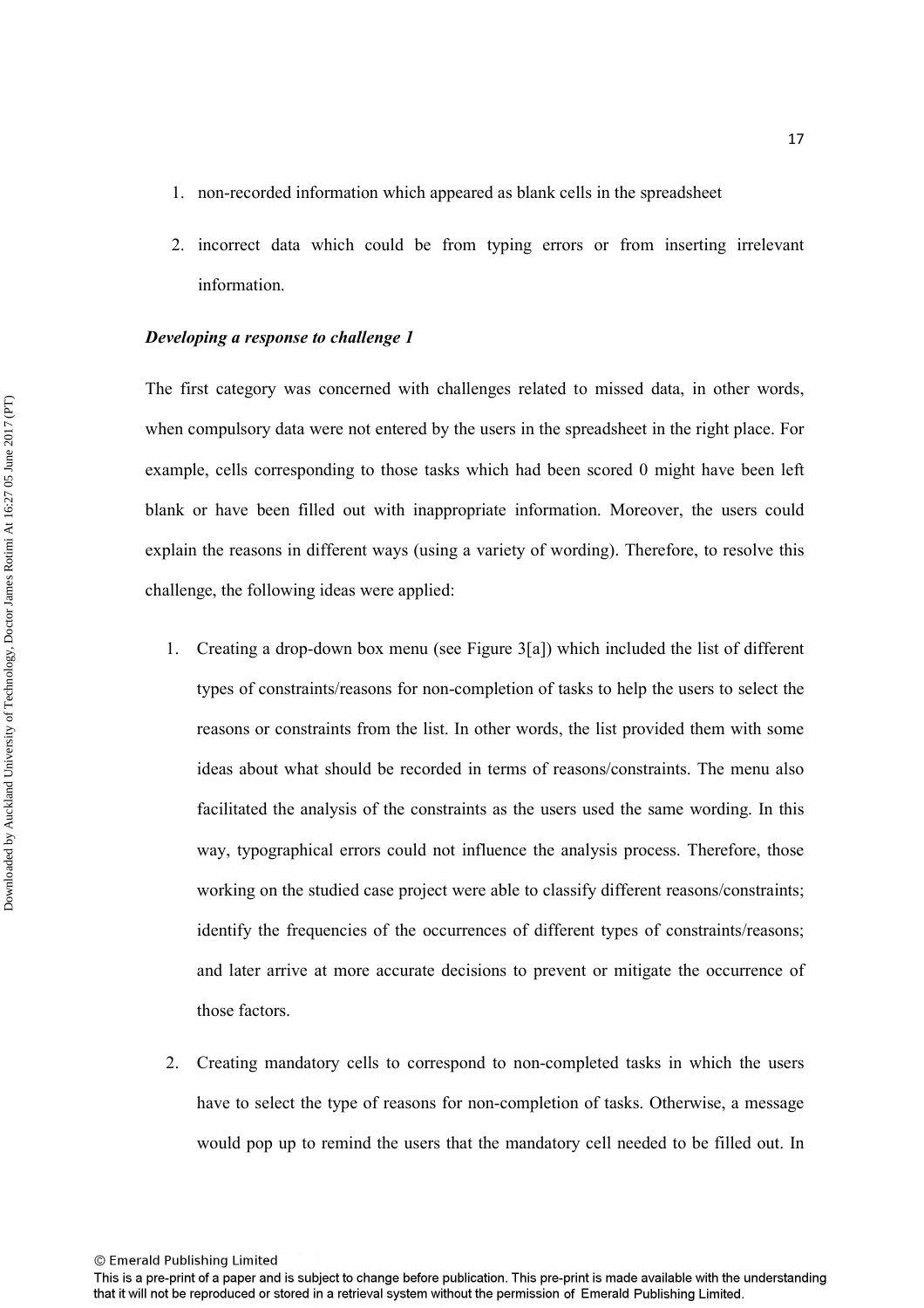addition, the commands applied would prevent saving and closing the file (Figure 3[b]).

# *Developing a response to challenge 2*

As explained earlier, this type of challenge arose from inserting incorrect or irrelevant data. Therefore, to overcome such issues, the spreadsheet was automated which restricted data entry by the user to the options listed in the drop-down box menu (see Figure 3[c]). In response to this challenge, it was found that some of the cells needed to be formulated to measure the PPC and the average score (Figure 3[d]). Through this action, user faults would be minimised and, consequently, the studied case project would achieve more reliable LPS outputs.

#### **<<Please insert Figure 3 here>>**

# **Discussion of the findings**

In exploring the development of the spreadsheet LPS database in the studied case through such a simple inexpensive option, the present study opened up a new view of the challenges in LPS implementation which have arisen from data recording and utilisation.

The findings revealed two major issues: 1) non-recorded information which appeared as blank cells in the spreadsheet; and 2) incorrect data which could be from typing errors or from inserting irrelevant information, with these issues leading to inaccurate calculation of PPC measurements in the case organisation. These new and specific types of challenges should be taken into account by LPS users, especially by those using a spreadsheet database for LPS utilisation. In addition to identifying these challenges, the present study has

This is a pre-print of a paper and is subject to change before publication. This pre-print is made available with the understanding that it will not be reproduced or stored in a retrieval system without the permission of Emerald Publishing Limited.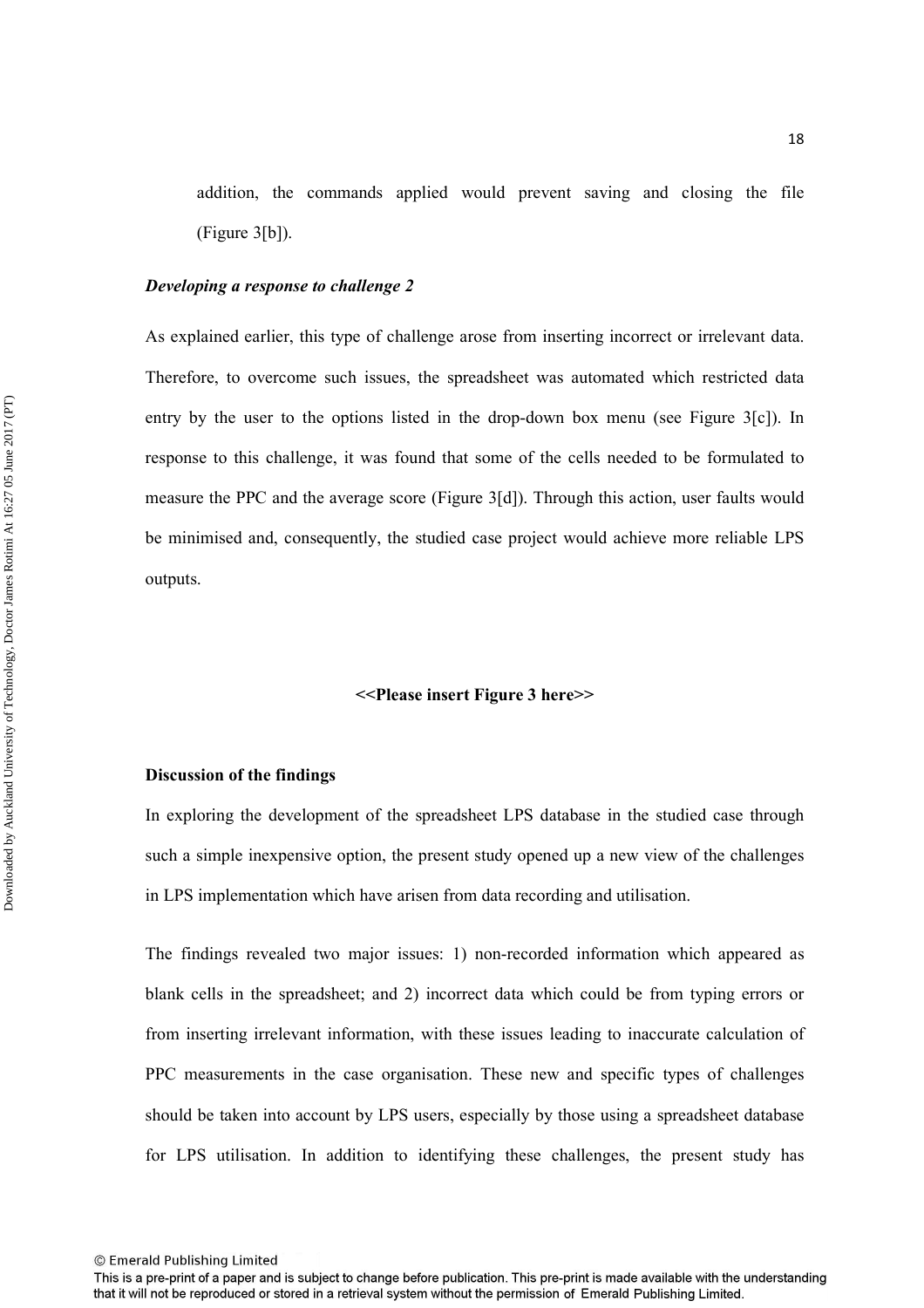highlighted that the integration of an automated spreadsheet could be advantageous in making LPS implementation more efficient. For example, the solutions applied which restricted data entry and/or required users to select options for describing causes from a drop-down box menu helped to enhance the reliability of data, to facilitate LPS implementation and to expand the dimensions where the LPS could be practised. As illustrated in Figure 4, the automated version of the LPS spreadsheet gave the studied case a chance to track the PPC measurement and to analyse the constraints. As illustrated in Figure 4, the automated version of the LPS spreadsheet gave the studied case a chance to access reliable data as well as the capability to automatically track the PPC measurement by producing a graphical report on the trends of PPC.

# **<<Please insert Figure 4 here>>**

With regard to LPS challenges as addressed by previous researchers (Alarcón *et al.*, 2005; Hamzeh, 2009), the present study has identified the challenges in a practical and detailed context. To be specific, the study has provided a detailed insight and has raised the awareness of LPS users about the level of sensitivity of the LPS and the PPC to data recording and to inferences drawn from these data. Furthermore, the present study's findings have extended the database-oriented views of Ballard (2000) and Kim (2014) by addressing the link between the database and further analysis, mainly in relation to the PPC measurement. According to the findings presented in this paper, these two areas significantly influence each other through this link which is exposed due to the aforementioned challenges. Moreover, utilising the recorded data for the analysis process and/or transforming them into charts and graphs (Kim,

<sup>©</sup> Emerald Publishing Limited

This is a pre-print of a paper and is subject to change before publication. This pre-print is made available with the understanding that it will not be reproduced or stored in a retrieval system without the permission of Emerald Publishing Limited.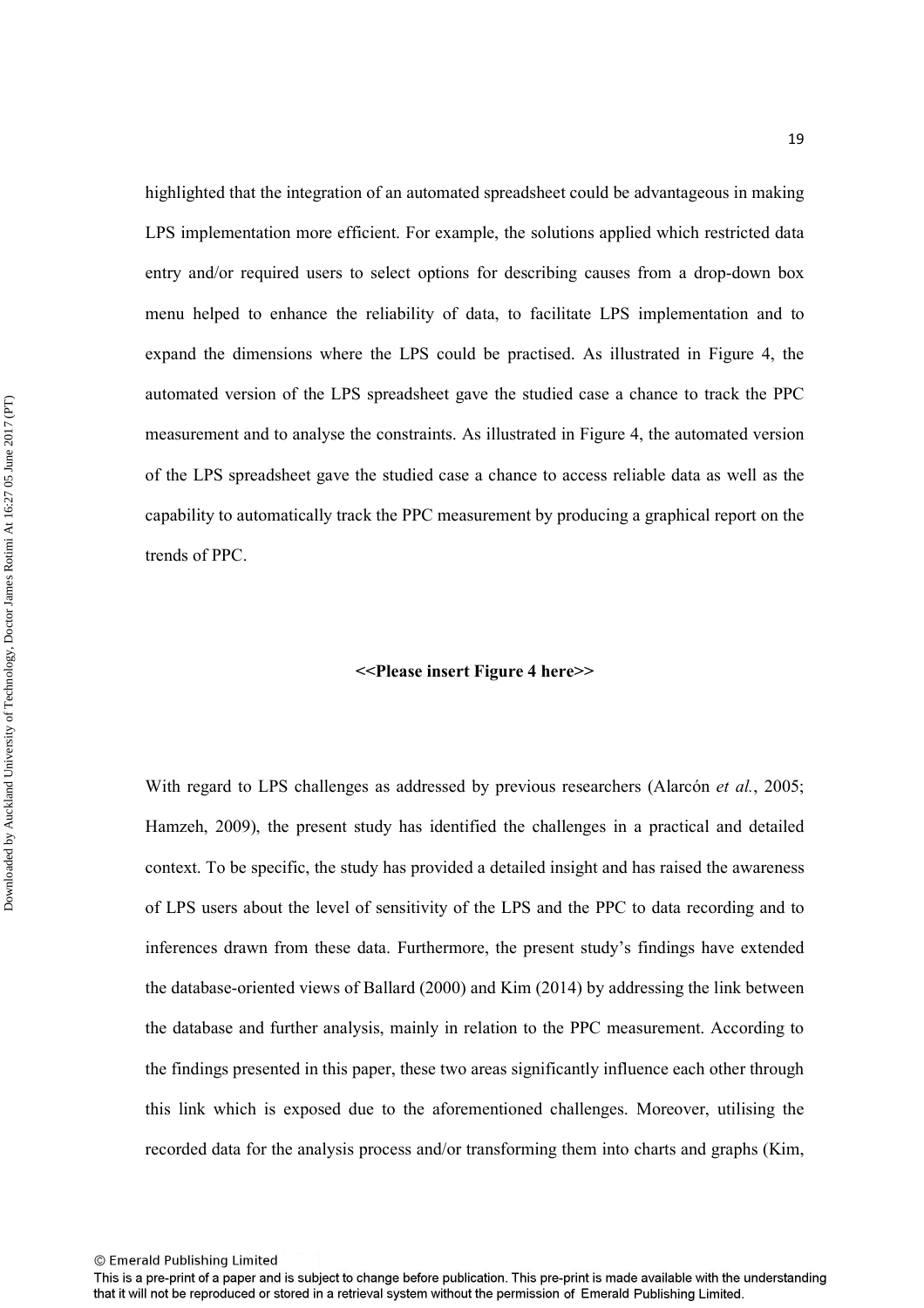2014) are dependent not only on the accuracy of the data being recorded, but also on the accuracy of the process of transferring and utilising data from the database.

## **Conclusion**

The present study has contributed to the body of knowledge through raising awareness of the extent to which data utilisation practices impact on LPS implementation, with this having been identified as an area in need of particular attention. The solutions presented here could be translated into guidelines and instructions for construction practitioners. For example, these findings could later be transferred into the LPS/WWP as well as being used to help meet the need to develop more efficient LPS/WWP templates.

The present study's findings have illustrated that using a simple inexpensive automated Excel spreadsheet can create a smoother process for analysing the occurrences of constraints and causes for non-completion of tasks in implementing the LPS in a construction project. The results can assist similar projects and lead to smoother and more efficient use of resources in LPS implementation. In terms of its contribution to industry, this study can strengthen the confidence with which construction practitioners apply the LPS to improve production flows, through the adoption of simple inexpensive Excel spreadsheets in LPS utilisation.

Despite the present study's contributions, the findings should be considered in light of the limitations that have affected the study process. This research was limited to a study of one of the largest construction projects in the NZ construction industry. As a result, the findings need to be seen as context-specific; hence, application of the findings in settings different from those of the studied case should be treated with caution. However, the present study's findings could be regarded as a relevant preliminary step in the development of an automated spreadsheet for LPS implementation. Further studies could focus on developing a fullyautomated version of the LPS/WWP in order to present its advantages in various aspects.

<sup>©</sup> Emerald Publishing Limited

This is a pre-print of a paper and is subject to change before publication. This pre-print is made available with the understanding that it will not be reproduced or stored in a retrieval system without the permission of Emerald Publishing Limited.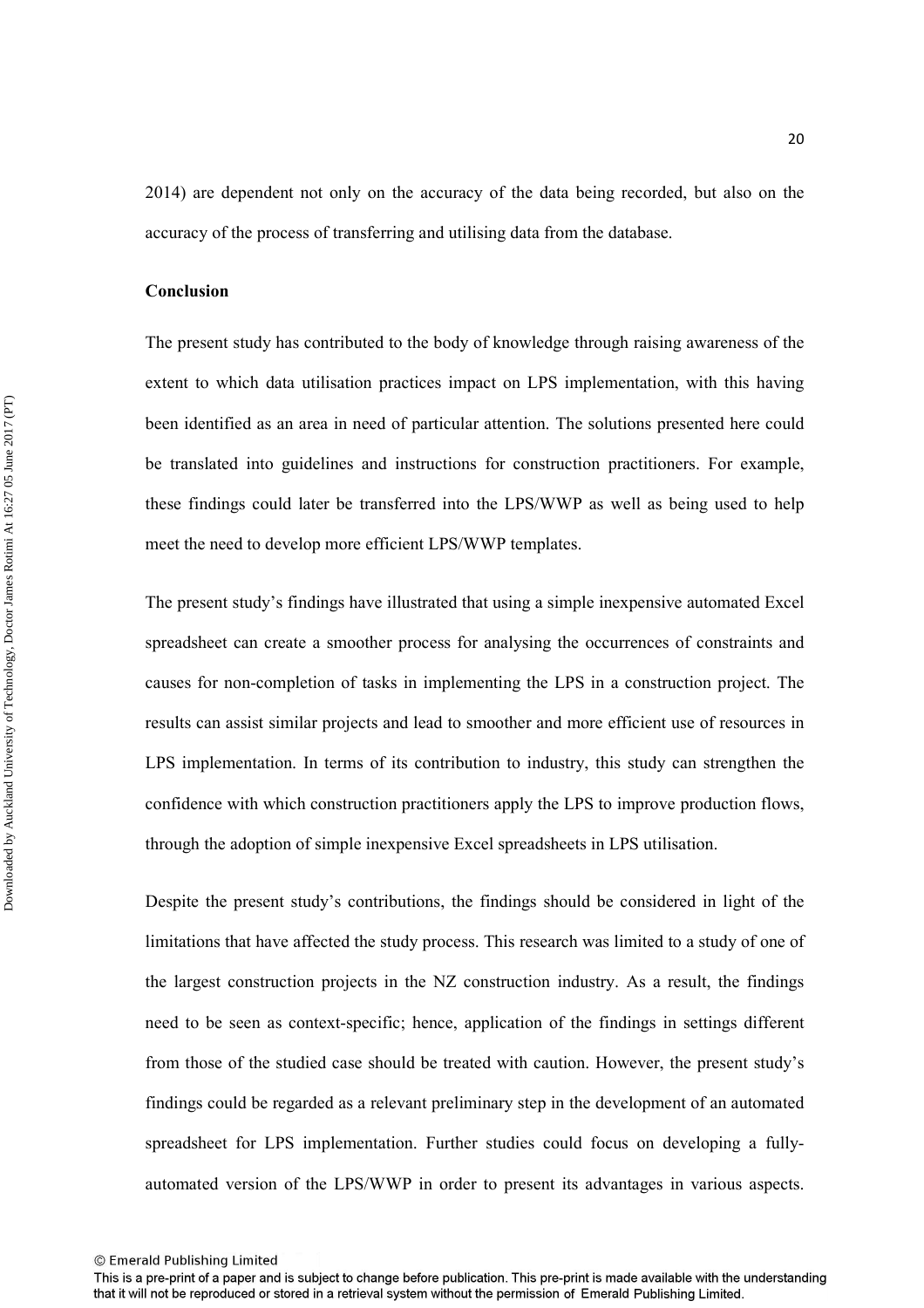These aspects could include: tracking productivity; updating the Master Schedule; analysing the causes for non-completion of tasks; preparing more accurate reports for sharing lessons learned; and, consequently, improving project productivity. In addition, other valuable areas of research would be investigating what factors affect the achievement of the primary objectives of adopting the LPS on construction projects, and presenting rigorous evaluations of the success or failure of projects in fulfilling these objectives. Exploring the areas for improving the planning practices particularly identifying the measures to enhance the details of planning is another area to be considered for future research on the topic.

# **References**

- Al‐Sudairi, A.A. (2007), "Evaluating the effect of construction process characteristics to the applicability of lean principles", *[Construction Innovation,](http://www.emeraldinsight.com/action/showLinks?system=10.1108%2F14714170710721322)* Vol. 7 No. 1. pp. 99-121.
- Alarcón, L.F., Ashley, D.B. and Cruz, J.C. (2000), "The impact of planning strategies on project performance: Learning from real and model projects", *CIB Report,* pp. 329-344.
- Alarcón, L.F., Diethelm, S., Rojo, O. and Calderon, R. (2005), "Assessing the impacts of implementing lean construction", in *International Group for Lean Construction Proceedings of 13th Annual Conference 2005*, International Group for Lean Construction, 19-21 July, Sydney, Australia.
- AlSehaimi, A.O., Fazenda, P.T. and Koskela, L. (2014), "Improving construction management practice with the Last Planner System: A case study", *[Engineering, Construction and](http://www.emeraldinsight.com/action/showLinks?system=10.1108%2FECAM-03-2012-0032) [Architectural Management](http://www.emeraldinsight.com/action/showLinks?system=10.1108%2FECAM-03-2012-0032),* Vol. 21 No. 1. pp. 51-64.
- Ballard, G. (1997), "Lookahead planning: The missing link in production control", in *International Group for Lean Construction Proceedings of 5th Annual Conference,* 16-17 July, Gold Coast, Australia.
- Ballard, G. (2000), *The last planner system of production control,* PhD thesis, University of Birmingham. Available at <http://www.leanconstruction.dk/media/15590/ballard2000 dissertation.pdf>.
- Ballard, G. (2008), "The lean project delivery system: An update", *Lean Construction Journal,* Vol. 4. pp. 1-19.
- Ballard, G. (2014), "Why Last Planner?", in *International Group for Lean Construction Proceedings of 22th Annual Conference,* 23-27 June*,* Oslo, Norway.
- Ballard, G. and Howell, G. (1998), "Shielding production: Essential step in production control", *[Journal of Construction Engineering and Management](http://www.emeraldinsight.com/action/showLinks?crossref=10.1061%2F%28ASCE%290733-9364%281998%29124%3A1%2811%29),* Vol. 124 No. 1, pp. 11-17.

Ballard, G. and Howell, G. (2004), "Competing construction management paradigms", *Lean Construction Journal,* Vol. 1 No. 1, pp. 38-45.

- BBNZ (Building a Better New Zealand). (2011), *Building a Better New Zealand* [Online]. Available at: <http://www.buildingabetternewzealand.co.nz/>.
- Bertelsen, S. (2002), "Bridging the gap: Towards a comprehensive understanding of lean construction", *International Group for Lean Construction (IGLC-10) 10th Annual Conference,* 6-8 August, Gramado, Brazil.
- Bowen, G.A. (2009), "Document analysis as a qualitative research method", *[Qualitative Research](http://www.emeraldinsight.com/action/showLinks?system=10.3316%2FQRJ0902027)  Journal,* Vol. 9 No. 2, pp. 27-40.

This is a pre-print of a paper and is subject to change before publication. This pre-print is made available with the understanding that it will not be reproduced or stored in a retrieval system without the permission of Emerald Publishing Limited.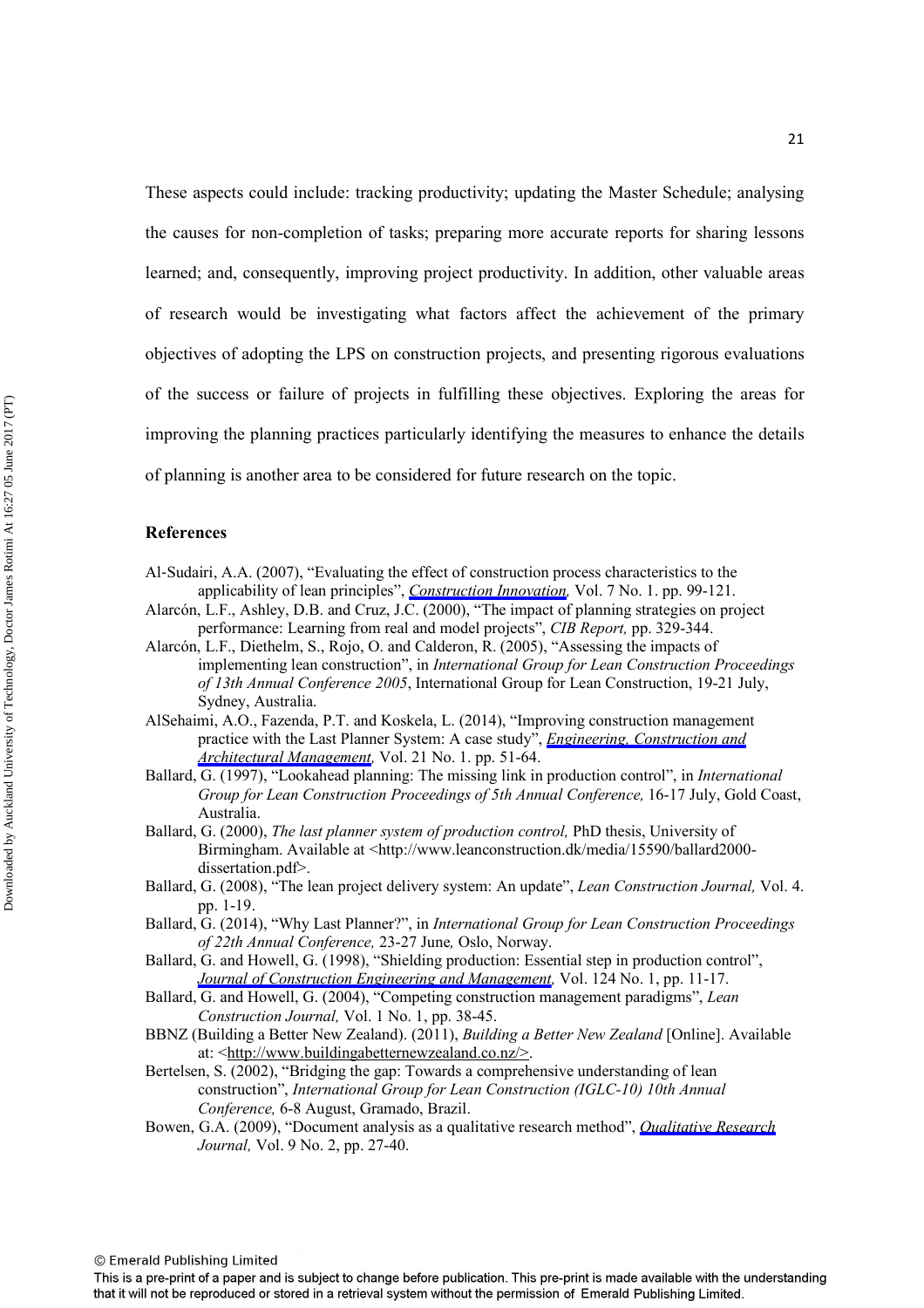- Choo, H.J., Tommelein, I.D., Ballard, G. and Zabelle, T.R. (1998), "Workplan database for work package production scheduling", in *International Group for Lean Construction Proceedings of 6th Annual Conference,* 13-15 August, Guarujá, Brazil,.
- Creswell, J.W. (2014), *Research design: Qualitative, Quantitative, and Mixed Methods Approaches,*  Sage Publications, Thousand Oaks, Calif.
- Daniel, E.I., Pasquire, C. and Dickens, G. (2015), "Exploring the implementation of the Last Planner® System through IGLC community: Twenty one years of experience", in *International Group for Lean Construction Proceedings of 23rd Annual Conference*, 29-31 July, Perth, Australia.
- Fernandez-Solis, J.L., Porwal, V., Lavy, S., Shafaat, A., Rybkowski, Z.K., Son, K. and Lagoo, N. (2012), "Survey of motivations, benefits, and implementation challenges of last planner system users", *[Journal of Construction Engineering and Management](http://www.emeraldinsight.com/action/showLinks?crossref=10.1061%2F%28ASCE%29CO.1943-7862.0000606),* Vol. 139 No. 4, pp. 354-360.
- Flyvbjerg, B. (2006), "Five misunderstandings about case-study research", *[Qualitative inquiry,](http://www.emeraldinsight.com/action/showLinks?crossref=10.1177%2F1077800405284363)* Vol. 12 No. 2, pp. 219-245.
- Froese, T.M. (2010), "The impact of emerging information technology on project management for construction", *[Automation in Construction,](http://www.emeraldinsight.com/action/showLinks?crossref=10.1016%2Fj.autcon.2009.11.004)* Vol. 19 No. 5, pp. 531-538.
- Gao, S. and Low, S.P. (2014), "The Last Planner System in China's construction industry: A SWOT analysis on implementation", *[International Journal of Project Management](http://www.emeraldinsight.com/action/showLinks?crossref=10.1016%2Fj.ijproman.2014.01.002),* Vol. 32 No. 7, pp. 1260-1272.
- Green, S.D., Fernie, S. and Weller, S. (2005), "Making sense of supply chain management: A comparative study of aerospace and construction", *[Construction Management and](http://www.emeraldinsight.com/action/showLinks?crossref=10.1080%2F01446190500126882)  [Economics,](http://www.emeraldinsight.com/action/showLinks?crossref=10.1080%2F01446190500126882)* Vol. 23 No. 6, pp. 579-593.
- Guba, E.G. and Lincoln, Y.S. (1994), "Competing paradigms in qualitative research", *Handbook of Qualitative Research,* Vol. 2, pp. 163-194.
- Hammer, M. (1990), "Reengineering work: Don't automate, obliterate", *Harvard Business Review,* Vol. 68 No. 4, pp. 104-112.
- Hamzeh, F. (2009), *Improving construction workflow The role of production planning and control.* Dissertation/thesis, ProQuest, UMI Dissertations Publishing.
- Hamzeh, F., Ballard, G. and Tommelein, I.D. (2008), "Improving construction workflow: The connective role of lookahead planning", in *International Group for Lean Construction Proceedings of the 16th Annual Conference (IGLC 16),* 16-18 July, Manchester, UK.
- Hosseini, M.R., Chileshe, N., Zuo, J. and Baroudi, B. (2015), "Adopting global virtual engineering teams in AEC Projects: A qualitative meta-analysis of innovation diffusion studies", *[Construction Innovation,](http://www.emeraldinsight.com/action/showLinks?system=10.1108%2FCI-12-2013-0058)* Vol. 15 No. 2, pp. 151-179.
- Jørgensen, B. and Emmitt, S. (2009), "Investigating the integration of design and construction from a "lean" perspective", *[Construction Innovation,](http://www.emeraldinsight.com/action/showLinks?system=10.1108%2F14714170910950849)* Vol. 9 No. 2, pp. 225-240.
- Kim, C.D. (2014), *An analysis of the Last Planner® System in a construction project,* Master of Science thesis, San Diego State University.
- Liu, M. and Ballard, G. (2008), "Improving labor productivity through production control", in *International Group for Lean Construction Proceedings of 11th Annual Conference,* 16-18 July, Manchester, UK.
- Mossman, A. (2009), "Last Planner<sup>TM</sup>: Collaborative conversations for reliable design and construction delivery". Available at< http://www.thechangebusiness.co.uk>.
- Priven, V. and Sacks, R. (2016), "Impacts of the social subcontract and Last Planner System interventions on the trade-crew workflows of multistory residential construction projects", *[Journal of Construction Engineering and Management](http://www.emeraldinsight.com/action/showLinks?crossref=10.1061%2F%28ASCE%29CO.1943-7862.0001102)*, pp. 04016013.
- Spearman, M.L. and Hopp, W.J. (1996), *Factory Physics: Foundations of Manufacturing Management*, Richard D. Irwin, Inc..
- Verschuren, P. (2003), "Case study as a research strategy: Some ambiguities and opportunities", *[International Journal of Social Research Methodology,](http://www.emeraldinsight.com/action/showLinks?crossref=10.1080%2F13645570110106154)* Vol. 6 No. 2, pp. 121-139.
- Vrijhoef, R. and Koskela, L. (2000), "The four roles of supply chain management in construction", *[European Journal of Purchasing & Supply Management,](http://www.emeraldinsight.com/action/showLinks?crossref=10.1016%2FS0969-7012%2800%2900013-7)* Vol. 6 No. 3, pp. 169-178.
- Yin, R.K. (2013), *Case Study Research: Design and Methods,* Sage Publications, Thousand Oaks, Calif.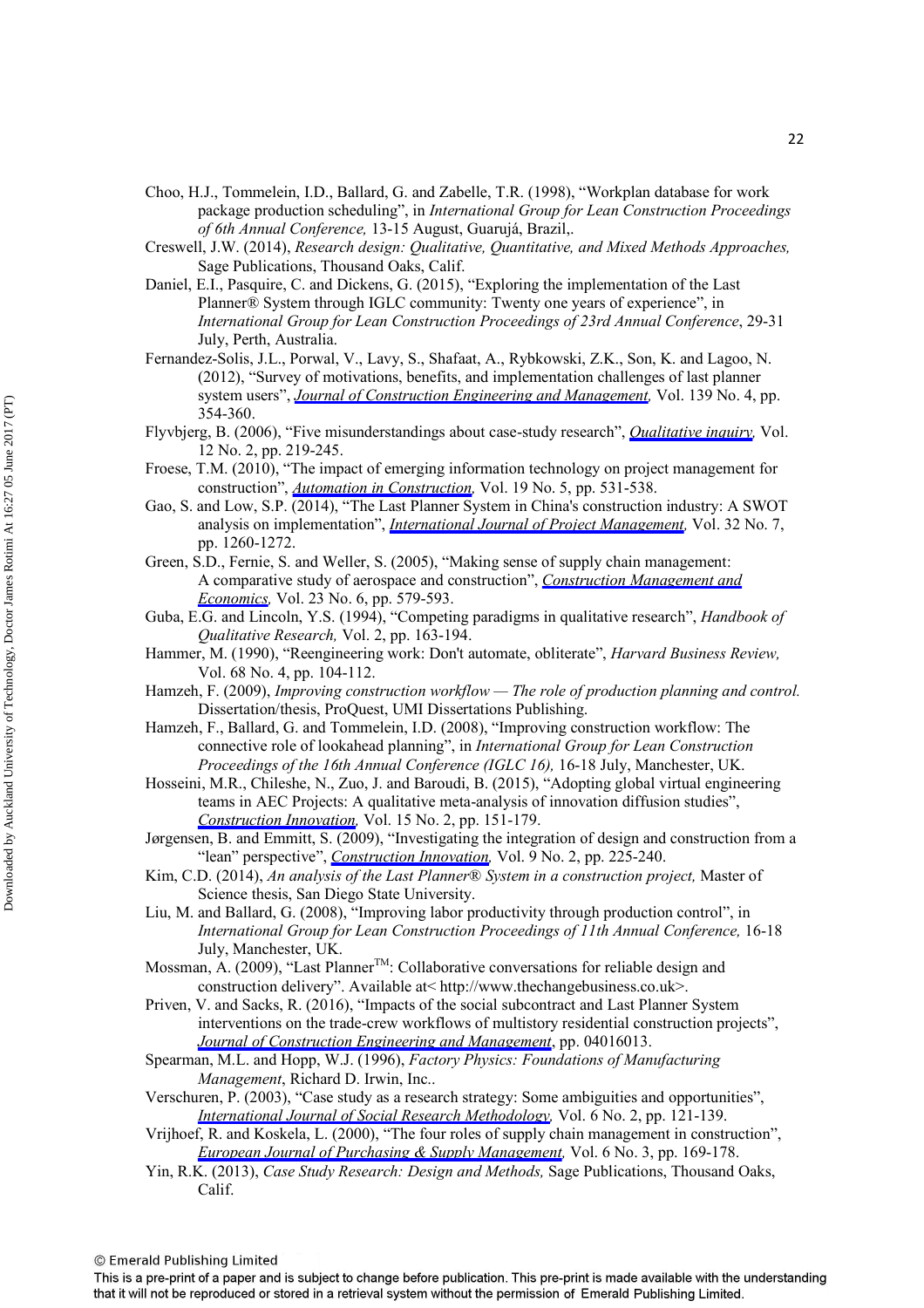This is a pre-print of a paper and is subject to change before publication. This pre-print is made available with the understanding<br>that it will not be reproduced or stored in a retrieval system without the permission of E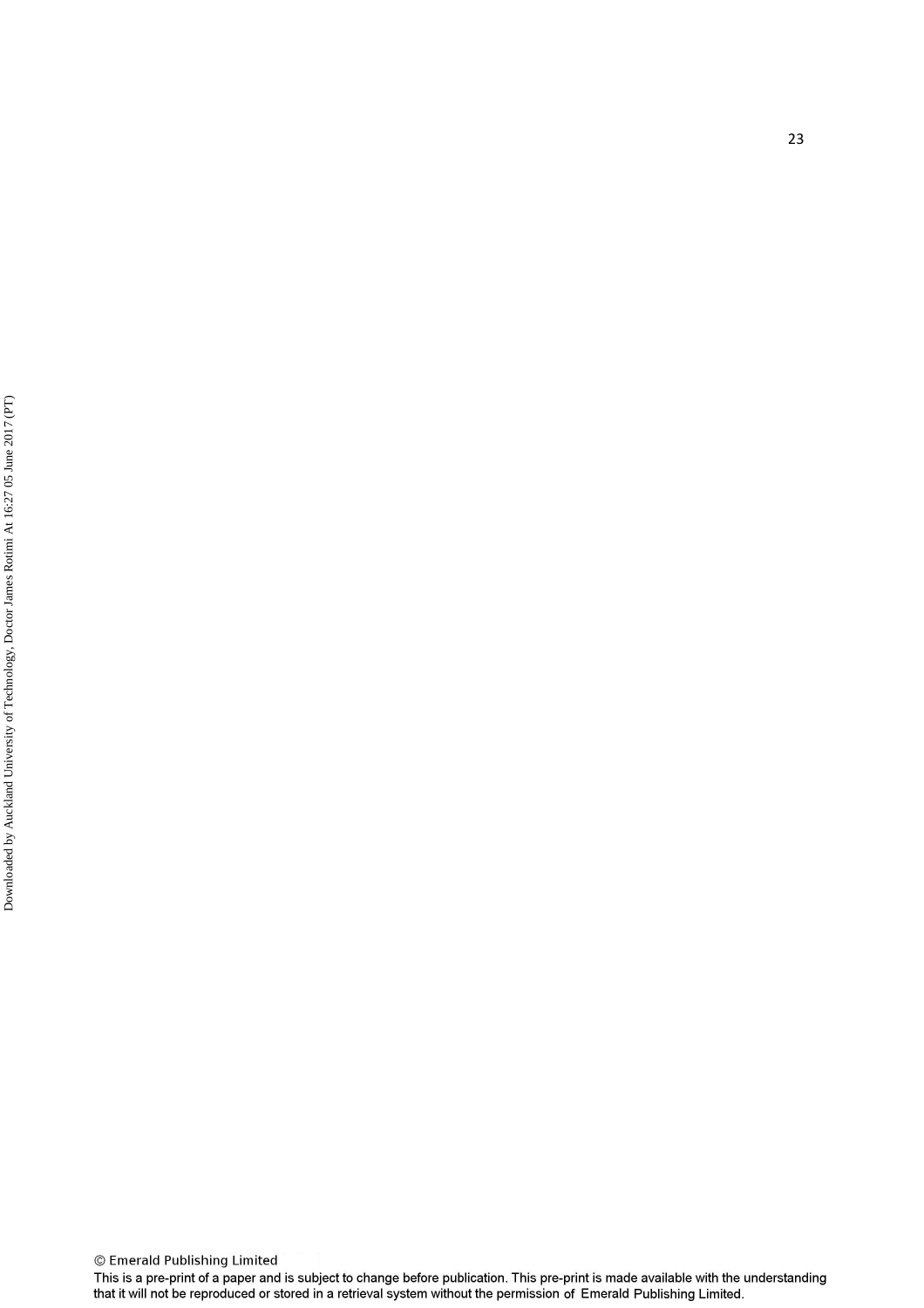



© Emerald Publishing Limited

This is a pre-print of a paper and is subject to change before publication. This pre-print is made available with the understanding that it will not be reproduced or stored in a retrieval system without the permission of Emerald Publishing Limited.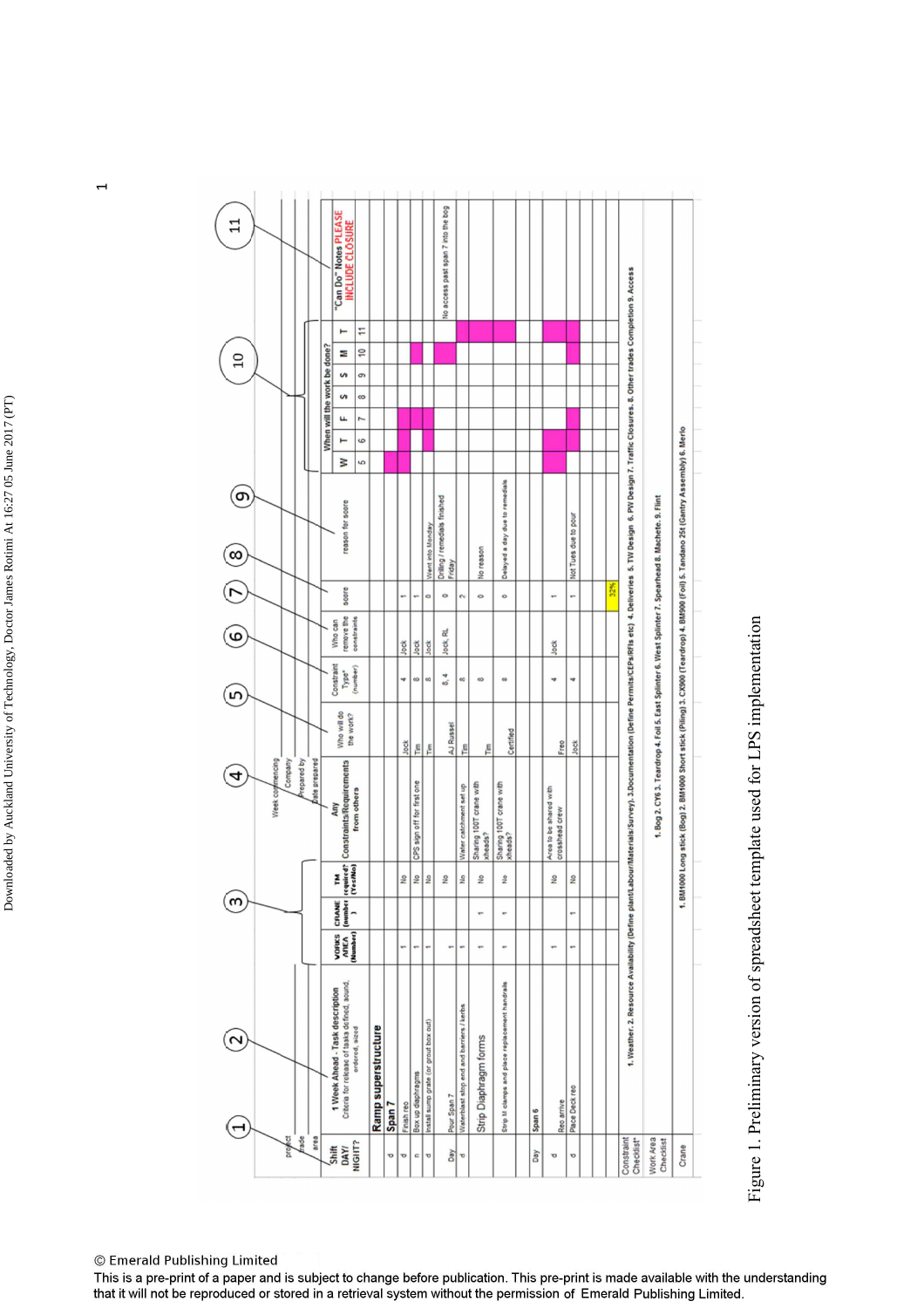Figure 2. Database developed to record required data Figure 2. Database developed to record required data

© Emerald Publishing Limited

This is a pre-print of a paper and is subject to change before publication. This pre-print is made available with the understanding<br>that it will not be reproduced or stored in a retrieval system without the permission of E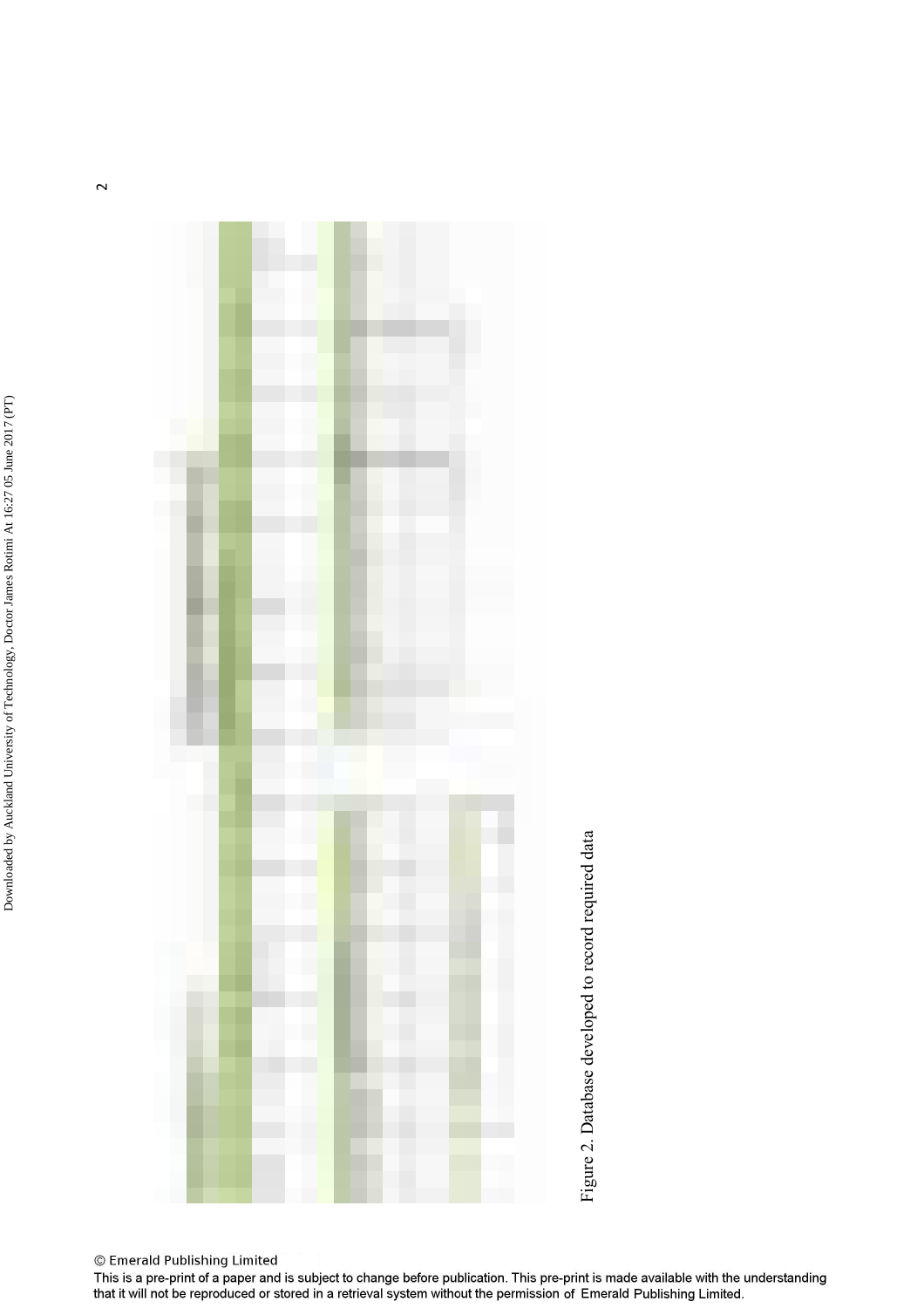

Figure 3. Automated solutions to challenges in LPS implementation Figure 3. Automated solutions to challenges in LPS implementation

© Emerald Publishing Limited

This is a pre-print of a paper and is subject to change before publication. This pre-print is made available with the understanding<br>that it will not be reproduced or stored in a retrieval system without the permission of E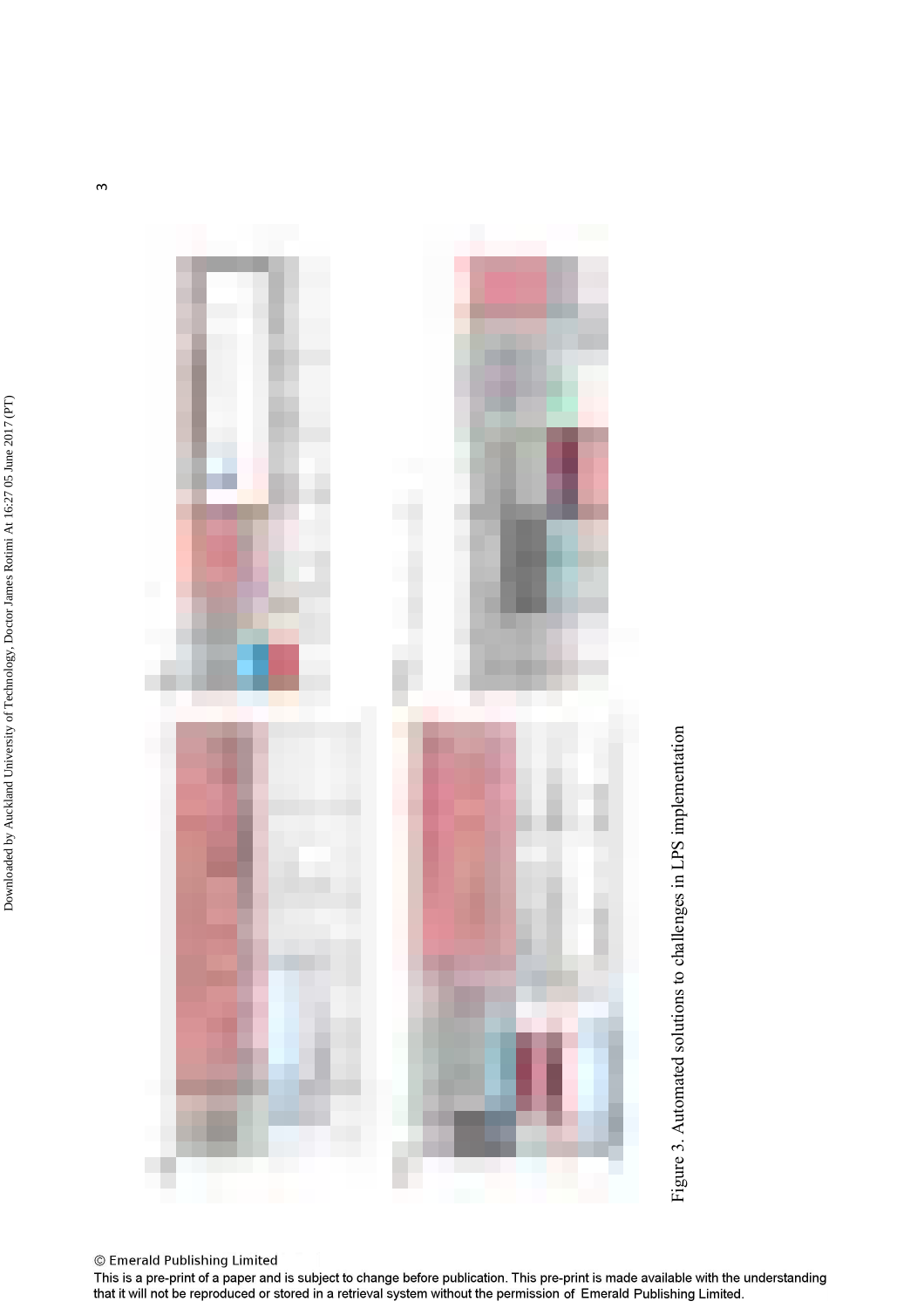PPC% -**Rtot Number of Occurrences of Total R**  $\frac{9}{2}$  $\overline{4}$ 12 10  $\infty$ 64 $\sim$  $\circ$ **Correlation between PPC and Total Reasons for Non-Completion**  Correlation between PPC and Total Reasons for Non-Completion  $\overline{51}$ 1 3 5 7 9 11 13 15 17 19 21 23 25 27 29 31 33 35 37 39 41 43 45 47 49 51 49  $\overline{47}$  $45$  $43$  $41$ 39 37  $35$ 33  $31$ 29 Week Number **Week Number** 27 25 23  $\overline{21}$  $\overline{a}$  $\overline{1}$  $15$  $\frac{1}{3}$  $\overline{1}$  $\sigma$  $\overline{a}$ ഥ  $\omega$ 20% 120% 80% 60% 40% 0% 100% **PPC**

Figure 4. Advantages of automating LPS spreadsheet in root cause analysis process Figure 4. Advantages of automating LPS spreadsheet in root cause analysis process

*Notes: R = Reasons for non-completion; Rtot = total number of reasons which cause delays or breakdown each week*  Notes:  $R = Reasons$  for non-completion;  $Rot = total$  number of reasons which cause delays or breakdown each week

4

Downloaded by Auckland University of Technology, Doctor James Rotimi At 16:27 05 June 2017 (PT) Downloaded by Auckland University of Technology, Doctor James Rotimi At 16:27 05 June 2017 (PT)

© Emerald Publishing Limited

This is a pre-print of a paper and is subject to change before publication. This pre-print is made available with the understanding that it will not be reproduced or stored in a retrieval system without the permission of Emerald Publishing Limited.